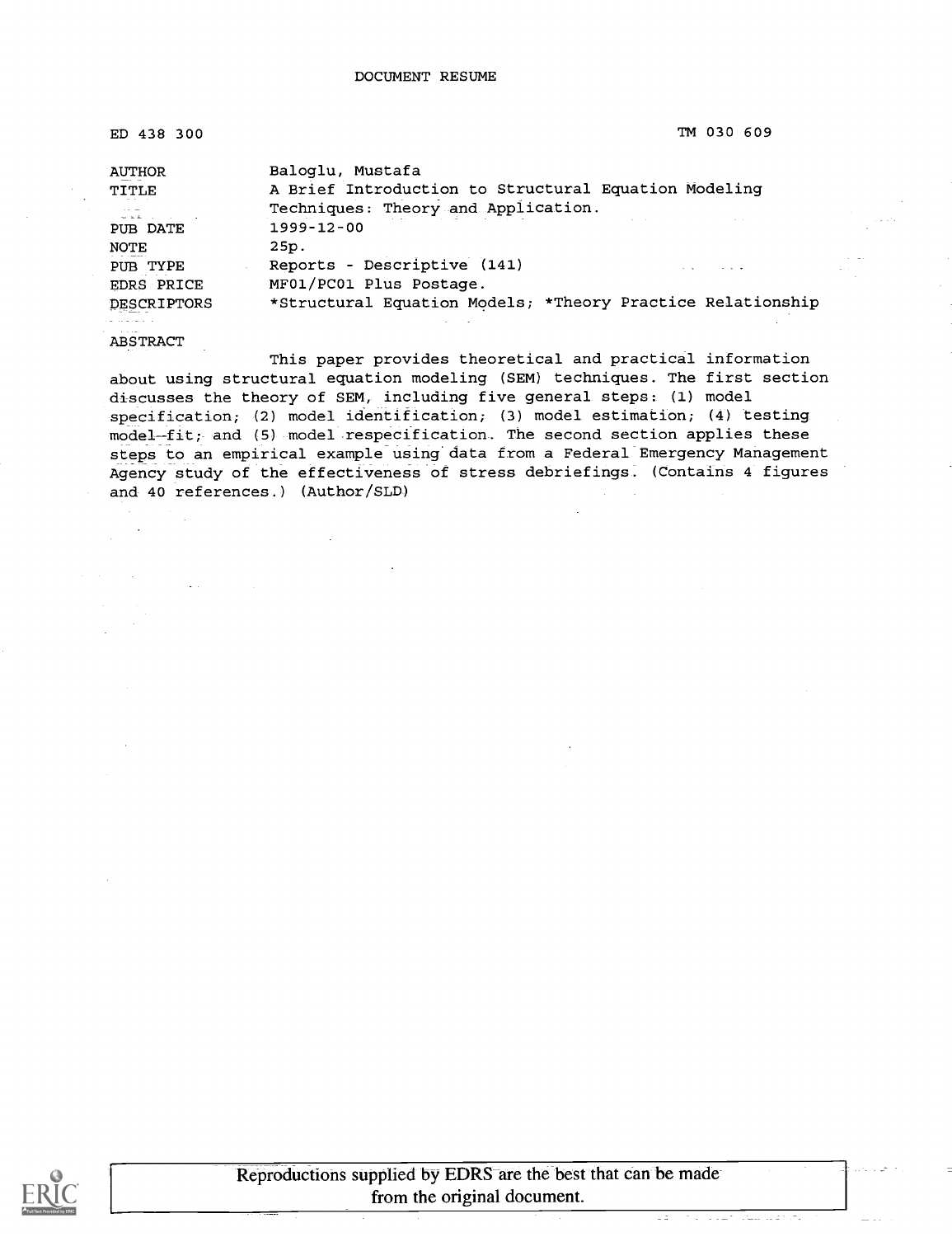## A BRIEF INTRODUCTION TO STRUCTURAL EQUATION MODELING TECHNIQUES: THEORY AND APPLICATION

 $by -$ 

-Mustafa Baloglu,-M:S.

Texas-A&M-University-Commerce-Department of Psychology

December 1999

2

in anticolari famili

PERMISSION TO REPRODUCE AND<br>DISSEMINATE THIS MATERIAL HAS<br>BEEN GRANTED BY

TO THE EDUCATIONAL RESOURCES INFORMATION CENTER (ERIC)

1

U.S. DEPARTMENT OF EDUCATION<br>Office of Educational Research and Improvement<br>EDUCATIONAL RESOURCES INFORMATION

CENTER (ERIC) This document has been reproduced as received from the person or organization originating it.

Minor changes have been made to improve reproduction quality.

Points of view or opinions stated in this document do not necessarily represent official OERI position or policy.





ф.  $\mathcal{L}^{\star}$  TM

 $\sim$ 

ED 438 300

 $\mathcal{A}$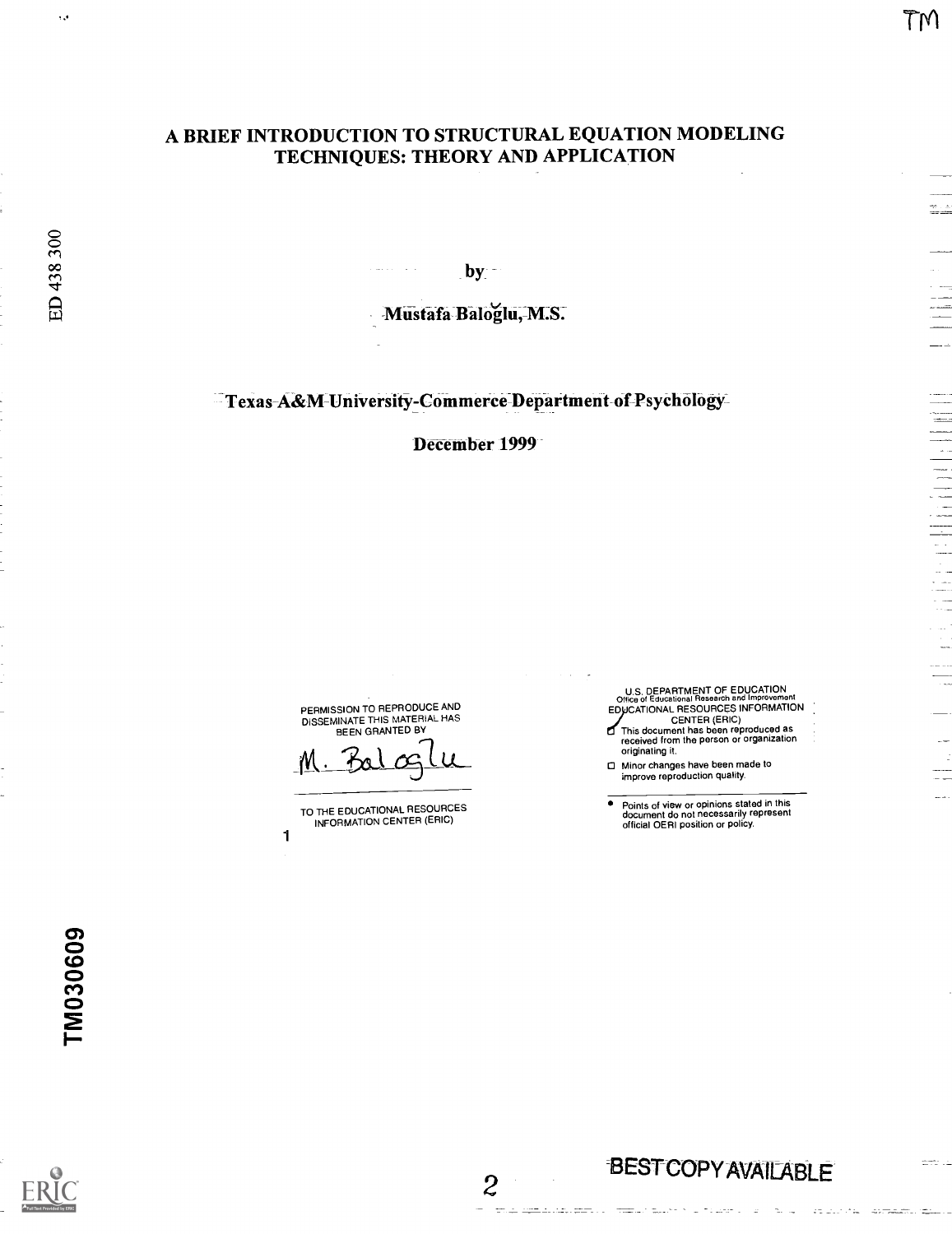This paper provided theoretical and practical information in using structural equation modeling techniques. The first section discussed the theory of SEM including five general steps-- model-specification, model -identification, -model estimation, testing model fit, and model respecification. The second section applied these steps to an empirical example.

#### Introduction

Scientists have developed statistical methods that help them investigate social and -physical phenomena. First, descriptive statistics were developed to describe the -phenomena. However, researchers were interested in more than a description. They also -wanted-to-understand relationships among constructs. Inferential statistics were used to  $\exists$ infer\_population\_characteristics\_from\_a\_sample(s). In\_the $\exists$ 1920s, Sewall Wright developed the-path analysis method-to analyze genetic theory in the field-of biology. This methodexamined data fit to a theoretical model. Path analysis employed some of the existing statistical techniques (i.e., multiple regression analysis) but was considered as having distinct advantages over them because it could study direct and indirect effects of variables under investigation (Schumacker & Lomax, 1996). Path analysis is used to test theories about "hypothesized causal relationships"; however, it is not a methodology of discovering of causes (Olson, 1985; Schumacker & Lomax, 1996). This model, however, was not without limitations. The greatest limitations were the assumptions of unidirectional flow that precluded testing for non-directional relationships and the exclusion of error terms. Specifically, the path analysis method assumes no measurement or specification error in the specified model. It assumes that each measure is the exact manifestation of the construct (Maruyama, 1998; Pohlmann, 1991). These assumptions



-3-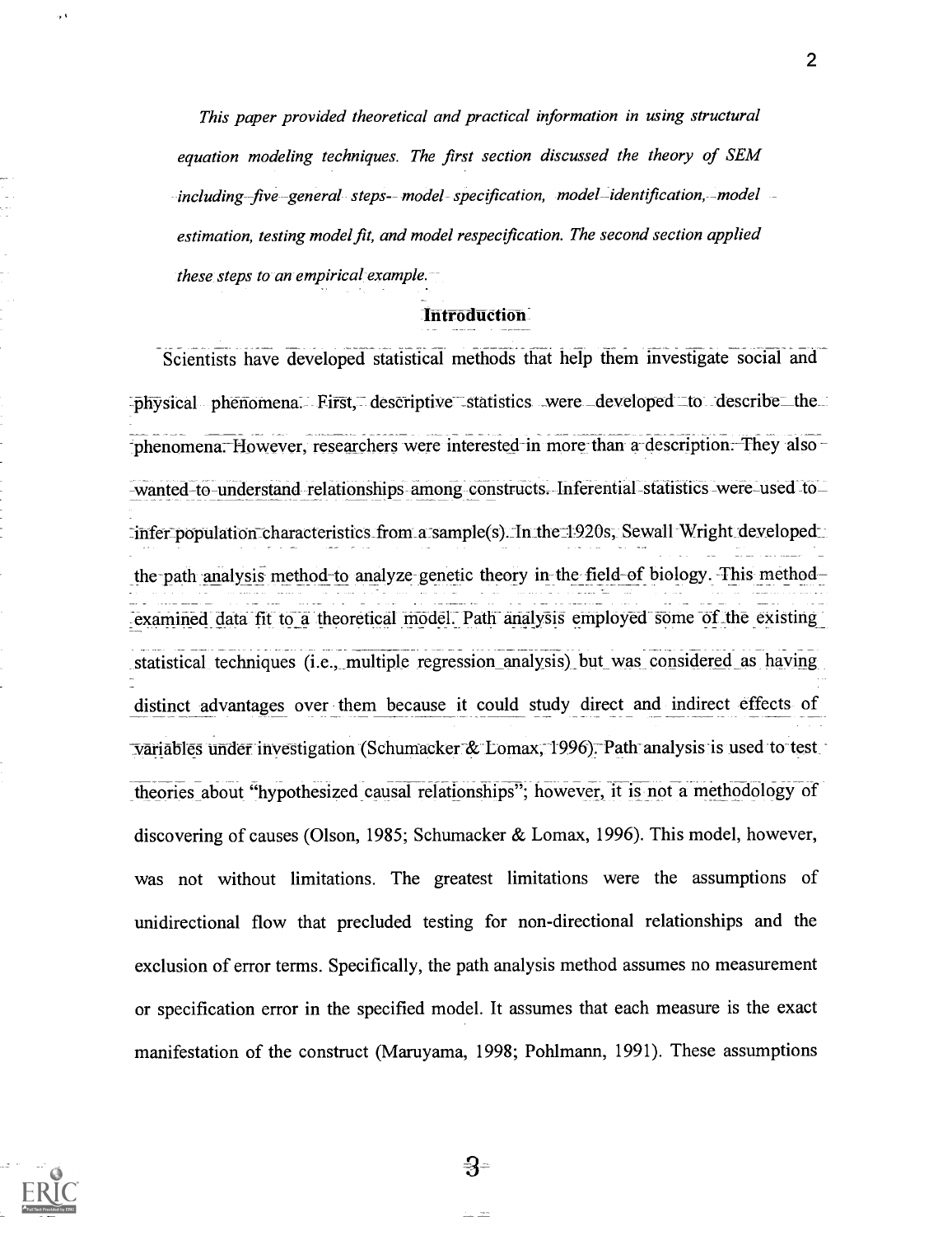are not supported easily in social sciences. A newer technique, structural equation modeling, was developed to overcome these problems.

#### **Structural Equation Modeling**

Structural Equation Modeling (SEM) is defined as "a comprehensive approach to \_testing hypothesis about relations among observed and latent variables" (Hoyle, 1995). Latent-variable analysis and linear structural analysis are other commonly used names for SEM (Duncan, 1975). The methodology of SEM are derived mostly from the work of Karl Jöreskog and his associates (King, 1997) and regarded as one of the most important and influential statistical revolutions (Cliff, 1983). SEM techniques are being employedin- a-variety-of disciplines-such as-biology, business, education, and social-sciences- $-$ including -sociology-and -psychology (Marcoulides-and Schumacker, 1996). The ressence of these models is that observed variables, variables that can be directly observed and measured such as heart-beat, are set to define a latent forming variable that cannot be  $\overline{-}$ observed-directly (i.e., anxiety). In the process of structural models, univariate and multivariate regression models, confirmatory factor analysis, recursive and non-recursive  $-$ models,-covariance structure analysis, and path analysis models can be used (Jöreskog & Sörbom, 1986; Marcoulides & Schumacker, 1996). Thus, like the statistical techniques noted above, SEM is a linear model, which can evaluate statistically most research hypotheses in social sciences (Hoyle, 1995). Different from path analysis, SEM allows bi-dimensional flow among variables and takes measurement and specification errors into account.

Three general types of relationships can be defined in SEM. One is association that indicates a non-directional relation such as correlation. The second type is directional



-4

3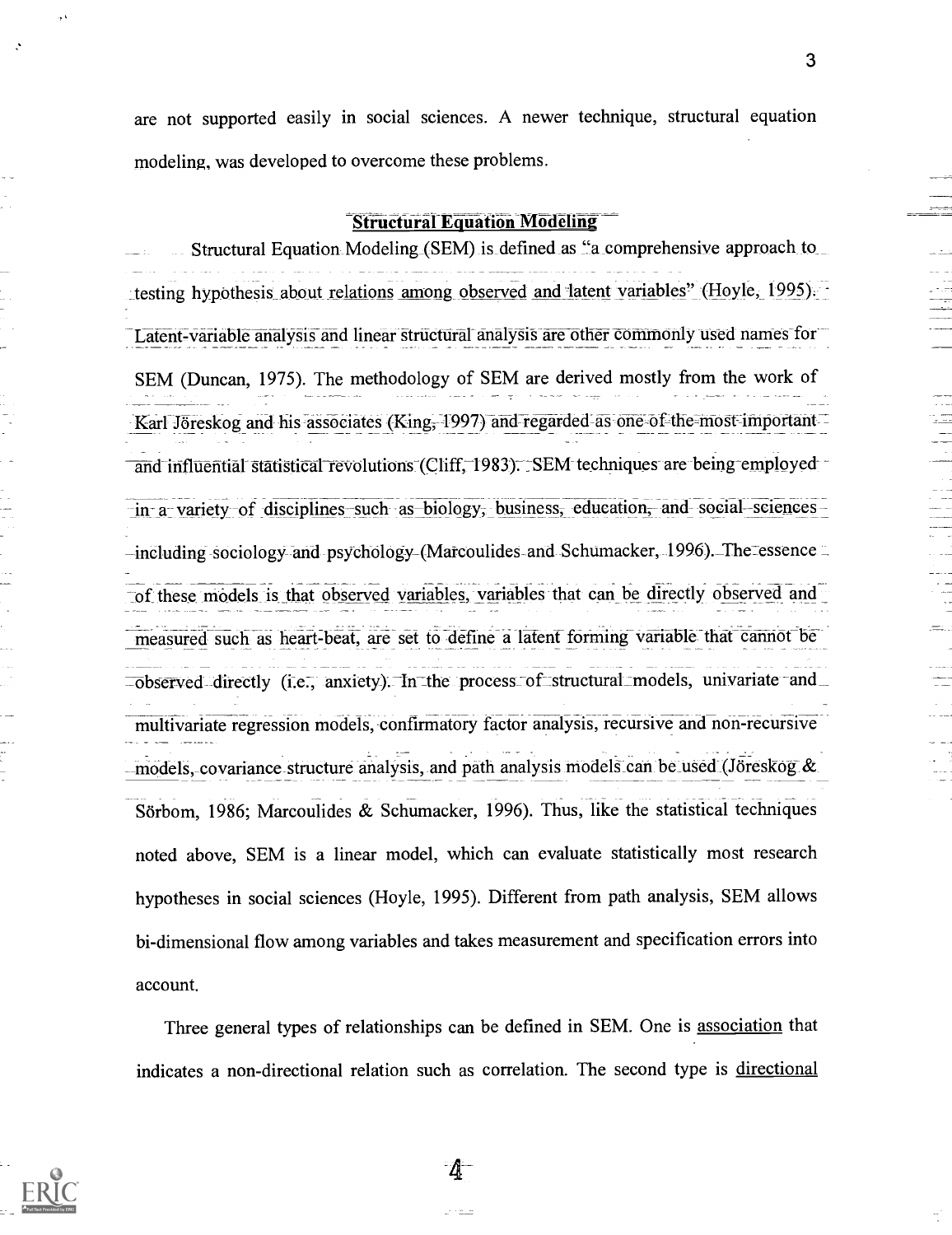relationships., where a variable directly affects the outcome variable (i.e., multiple regression models). The last type is indirect effect, which describes the effect of an independent variable on a dependent variable through one or more intervening variables (Hoyle, 1995). For example, the effect of coping on anxiety might be through a construct like Negative Affectivity (see the sample model p.16). Indirect effect indicates an ability to treat a single variable as both a dependent and an independent variable. In this sense, structural equation models are described by the path models of latent variables (Jöreskog & Sörbom, 1986). However, structural equation models combine the measurement -model(s) with-the -structural-model. In these cases, the measurement model describeswhich measurable (observed) variables define a latent variable (construct); and, the structural model prescribes relationships between the latent variables (Pedhazur & Schmelkin, 1992). Several steps are suggested in the development of the measurement and the structural models that might employ one or all of the three types of relationships  $-(i.e., association, direct, and-indirect). Most structural equation models can be developed$ in either 5 (Bollen & Long, 1993) or 7 (Hair, Anderson, Tatham, & Black, 1995) steps. This paper will describe the 5-step model. These steps are: (a) model specification, (b)model identification, (c) model estimation, (d) testing model fit, and (e) respecification of the model. The following describes each of these 5 steps in detail.

Structural equation models start with the specification of a model to be estimated. A model is "a statistical or visual representation about the relationships among latent and observed variables" (Wang, 1998, p.65). Models are specified based on a theory or as a result of an extensive literature of review of empirical findings. As mentioned before, there are two general models in SEM: the measurement model(s) and the structural

 $5\overline{)}$ 

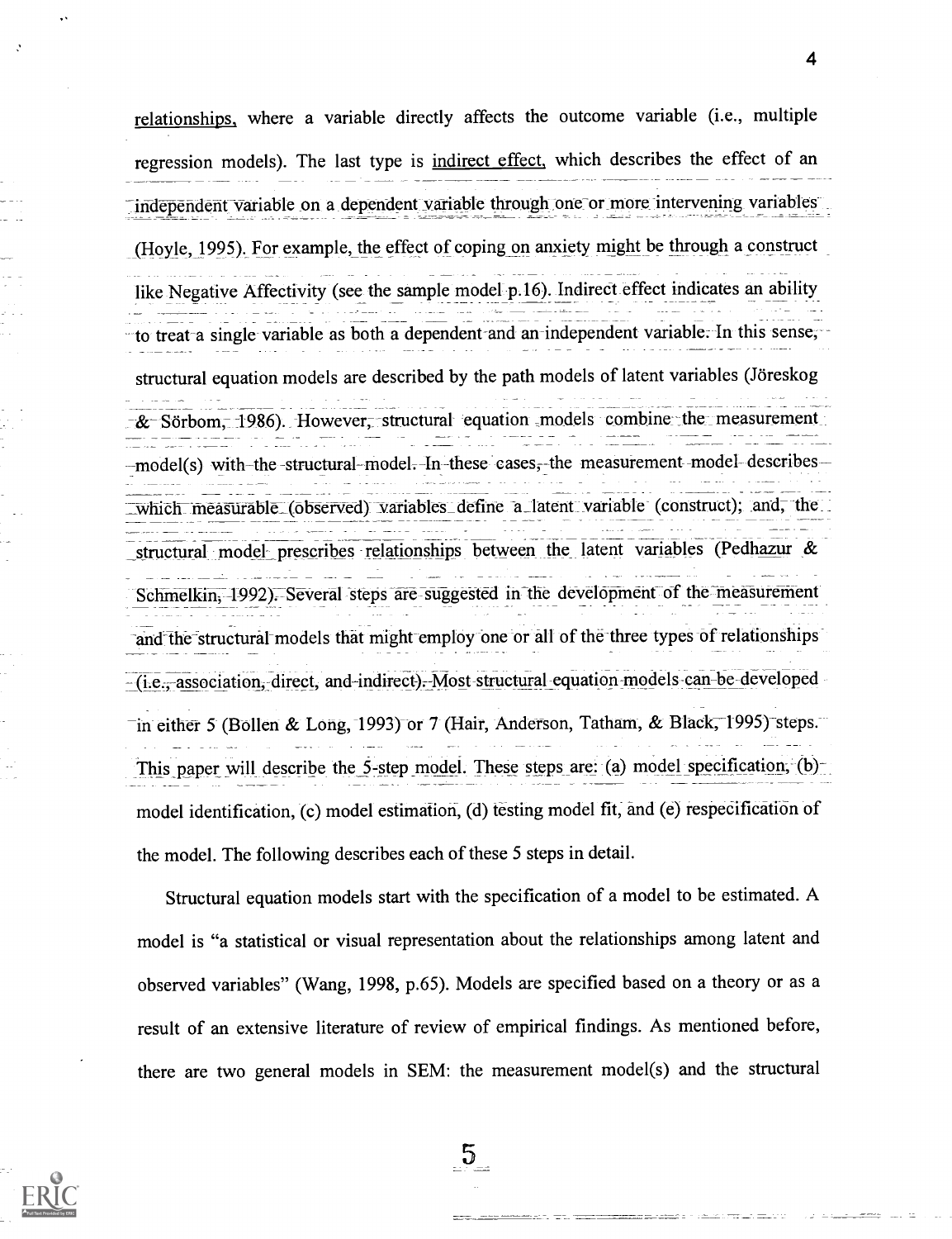model. In the measurement model(s), both dependent and independent latent variables are prescribed. Because latent variables cannot be directly measured, they are inferred from other directly measurable variables. The measurement models identify which measurable variables define a construct (latent variable). After the measurement models are specified, structural models are designed for the prediction of dependent variable(s). The structural models prescribe relations between latent and-observed variables that are not indicators of latent variables (Schumacker & Lomax, 1996).

 $A$  second step in SEM is model identification. When identifying a model, a crucial--decision concerns-with-"the-correspondence between the-information to be estimated-and the information, from which it is to be estimated" (Hoyle, 1995). The structural equation models can be specified through confirmatory factor analysis, model generation, or model comparison strategies. Existing models can be investigated and tested on a specific sample through confirmatory factor analysis strategies; or, if there is not an existing -model, in the lights of a specific theory, a model can be generated and tested for fit. Finally, more than one existing or generated models can be specified for comparison through model comparison strategies. In specifying a model, the structures of observed and latent variables and the relationships among them can be described in path diagrams. In the notation of the structural equation modeling diagrams, circles indicate latent variables and rectangles indicate manifest variables. The relationships among latent variables and/or manifest variables are shown by theory-driven directional or nondirectional arrows. Single-headed arrows illustrate directional relationships between (a) latent variables and their manifest indicators, (b) structure coefficients that connects latent variables, (c) relationships between measurement errors, and (d) errors and their

6

<u>tietu mainakous e</u>s

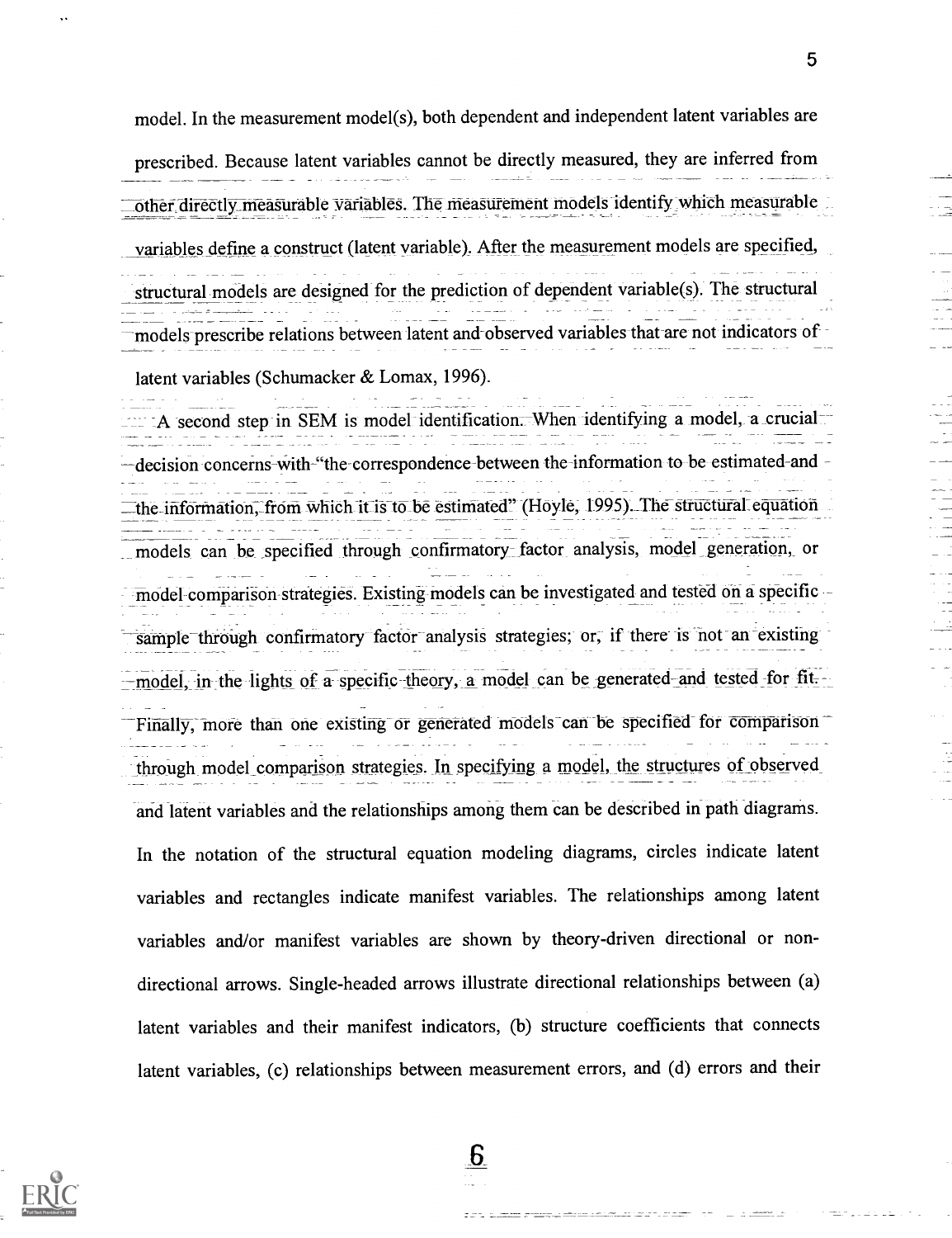corresponding variables. Double-headed arrows indicate covariance or non-directional relationships among (a) the independent latent variables, (b) the equation prediction errors, and (c) the measurement errors. The following shows the most commonly used notations in a structural equation diagram.



In addition, there are two types of general models. Path diagrams can represent the common factor model (a) or the principles component model (b).



 $7 -$ 

 $\frac{1}{2}$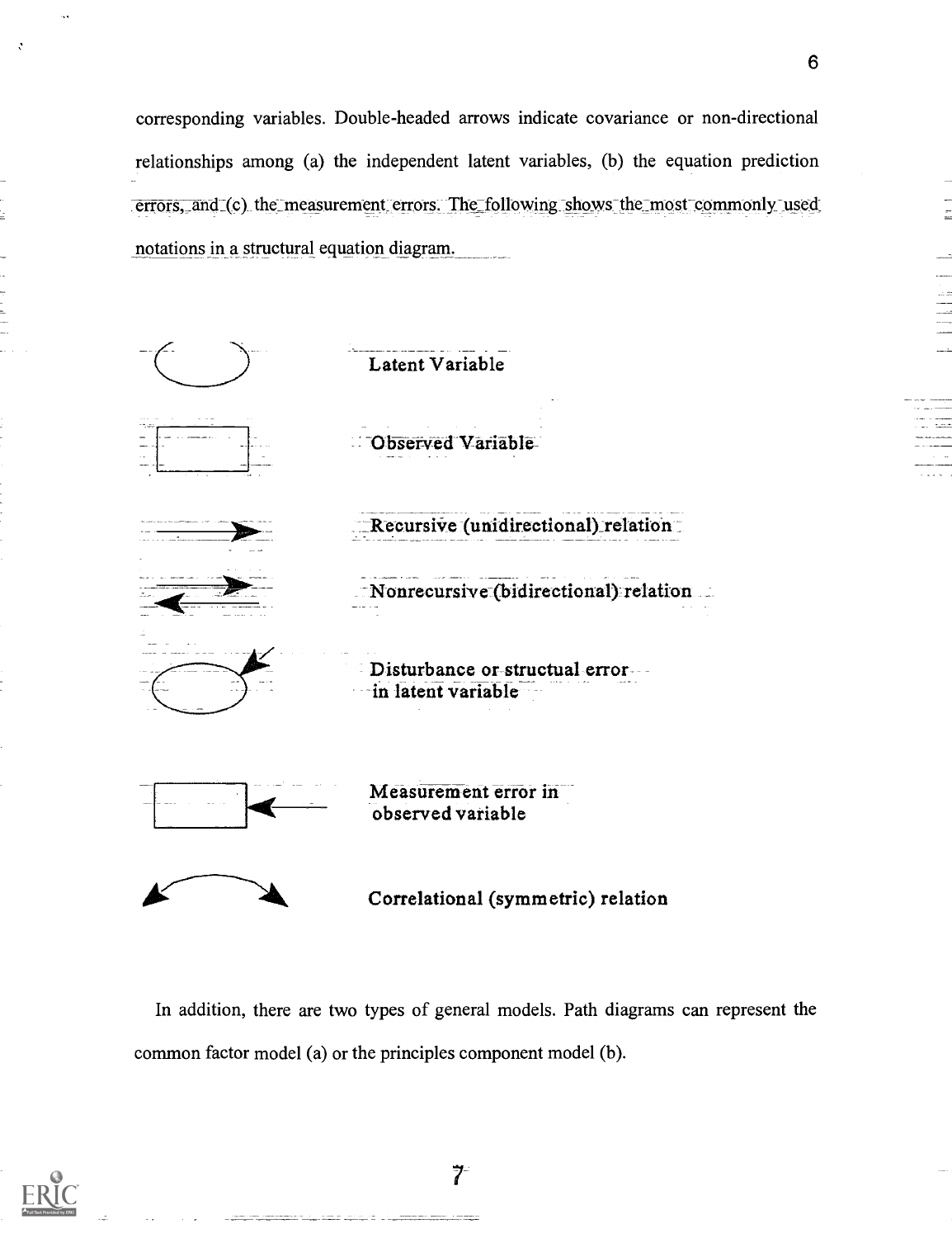

In either model, the numerical values associated with directional effects are values of regression coefficients. Numerical values associated with non-directional relationships are covariance or correlation values. These regression weights and covariances are called model parameters. A major objective in the SEM is to estimate the parameter values. Diagrams also include errors of the exogenous and the latent variables. Variables that receive a directional influence are called endogenous variables, while variables that do not receive a directional influence are called exogenous variables. Hoyle (1995) pointed



8

7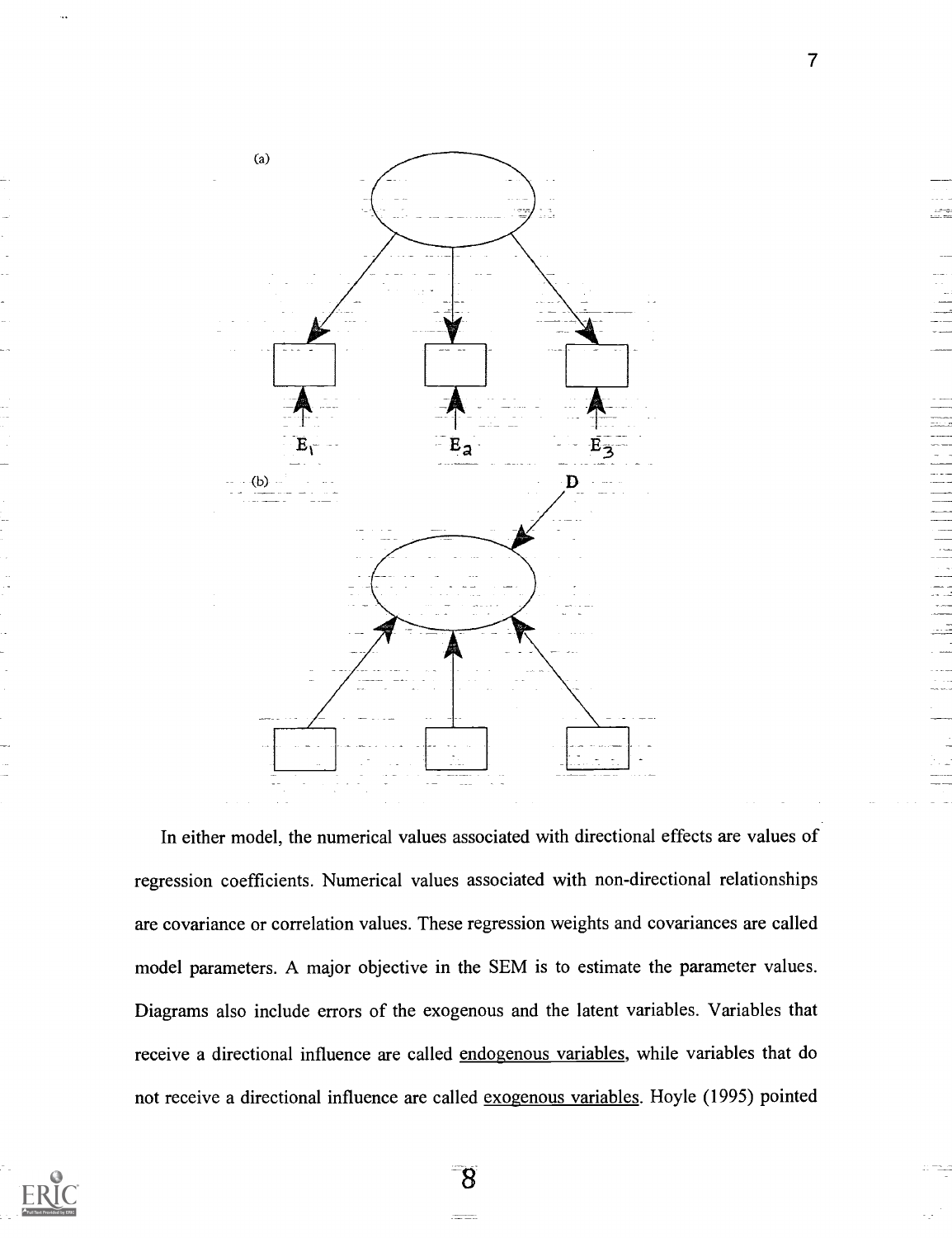out that directional arrows are sometimes incorrectly interpreted as indicating "causal" directionality, even though "...SEM cannot be used to test the hypothesis of directionality because directionality is a form of association distinguished from nondirectional association either by logic, theory, or research design (i.e. experimental designs)" (Hoyle, 1995, pp. 10-11). Once a model is specified in terms of directional and non=directional-relationships, the next step is to decide whether the parameters will be free, fixed, or constrained. A parameter is called free when it is unknown and to be estimated, whereas a fixed parameter is fixed at a constant value (i.e. 0 or 1). A constrained parameter is not known-but set to equal other parameters. The ratio of the number\_of\_variables in the\_model to\_the number of\_linknown\_parameters is also important in model specification. In other words, model identification is the process of ratio determination. The number of independent variables must be less than or equal to the distinct values that describe relationships among variables and constructs. Schumacker and Lomax (1996) indicated three different identification types. If all the parameters are uniquely determined with just enough information, then the model is a "just-identified" one and has zero degrees of freedom. If there is more than enough information; therefore there is more than one way of estimating a parameter, then the model is "over-identified". If one or more parameters may not be uniquely determined because of the lack of information, then the model is "under-identified".

One way of checking whether the model is identified correctly is the Wald Test (See page 12). SEM computer software programs also check to determine whether the model is specified; if not, they do not produce a unique solution (Maruyama, 1998). Another way to check model identification is suggested by Jöreskoq and Sörbom as following:

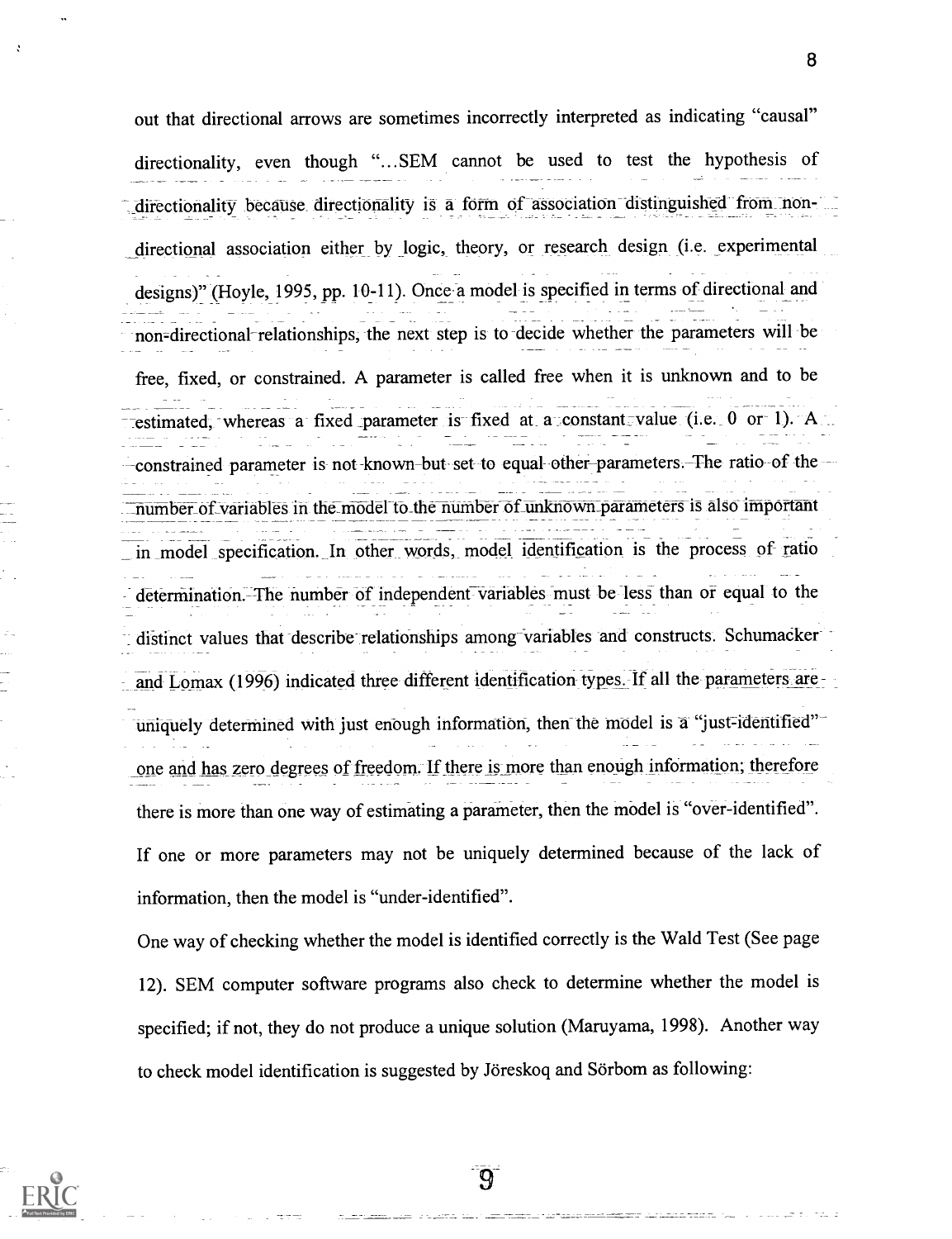"Analyze the sample covariance matrix, S, and save the estimated population matrix  $\Sigma$ . The second step is to analyze the estimated population matrix  $\Sigma$ . If the model is identified, then the estimates-from both analyses should be identical" (Schumacker & Lomax, 1996, p.102). . After specifying and identifying a model, the third step is to estimate model parameters. As mentioned before, the parameters of SEM are regression coefficients and

variance/covariances of independent variables. Again, model parameters are not known but have to be estimated after a model has been -specified. There are three most commonly used estimation models: Maximum Likelihood (ML), Generalized Least Square-(GLS), and Asymptotic Distribution-Free (ADF). The first two methods require multivariate normality, while ADF does not require that data be normally distributed. Some researchers (i.e., Hoyle, 1995) suggested that the ML estimation technique can be employed, even though multivariate normality is not completely met because "ML \_estimates are quite robust to-the violation of normality"-(Hoyle, 1995-,-p. 38). In support of Hoyle (1995), Mueller (1997) suggested ML estimate as one of the best estimation techniques. Another important consideration with the model estimation is the sample size. Schumacker and Lomax (1996) indicated that ML and GLS estimation methods were scale-free. With the interpretation of parameters, Hoyle (1995), again, indicated that SEM results cannot be used for inferring causality because SEM only tests the relations among variables as they were assessed.

Once model parameters are obtained, the fourth step is to test the model fit. Model fit is tested by comparing the predicted model covariance with the sample covariance matrix. In other words, "the degree to which the structural equation model fits



10

9

医三角 医二角 医二角 医二角的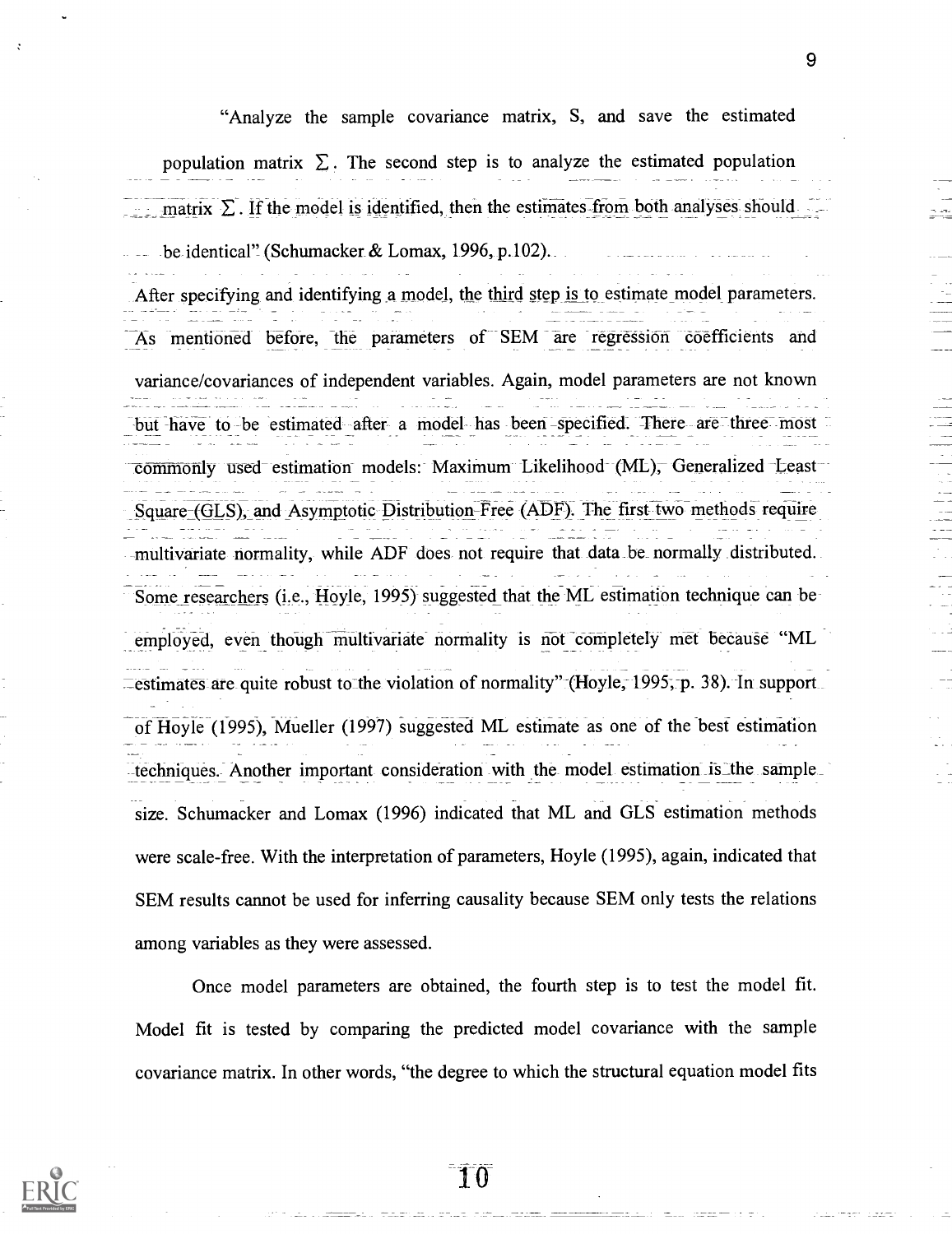the sample data" is model fit (Schumacker & Lomax, 1996, p.124). A model is said fit to the extent that its covariance matrix is similar to that of a sample covariance matrix. When assessing model fit, there are two types of fit indices: the measures of incremental fit and the measures of absolute fit. Without getting into detail, a summary of these indices is provided below.

The incremental fit indices quantify accounted for variance. Some of the incremental fit indices are the Incremental Fit Index (IFI; Bollen, 1989), the Comparative -Fit Index (CFI; Bentler, 1990), the Tucker-Lewis Index (TLI; Tucker & Lewis, 1973), the -Relative-Noncenterality Index (RNI), and the Normed Fit-Index-(NFI,-Bentler & Bonett,  $1980$ ). Hoyle (1995) evaluated most incremental fit indices. He reported that 1. the NFI was not a good indicator for evaluating model fit when sample size is small, 2. under dependency condition, the mean values of the CFI and the Bentler Fit Index (BFI) based on ML and GLS-methods were not associated with sample-size. When latent variables were dependent the TLI behaved erratically across three estimation methods at sample size 5000 or less; and, the Adjusted Goodness-of-fit Index (AGFI) behaved relatively consistently across ML and GLS at n>500. Under independency condition, McDonald's Centrality Index (MCI) was not associated with sample size on ML and GLS, and

3. when latent variables were independent, the AGFI performed consistently across ML and GLS. At n>250, the AGFI behaved consistently across all three estimators.

Finally, Hoyle (1995) concluded that, in most cases, fit indexes obtained by ML would perform much better than other estimation methods such as GLS and ADF. When



 $\alpha$  , and  $\alpha$  , and  $\alpha$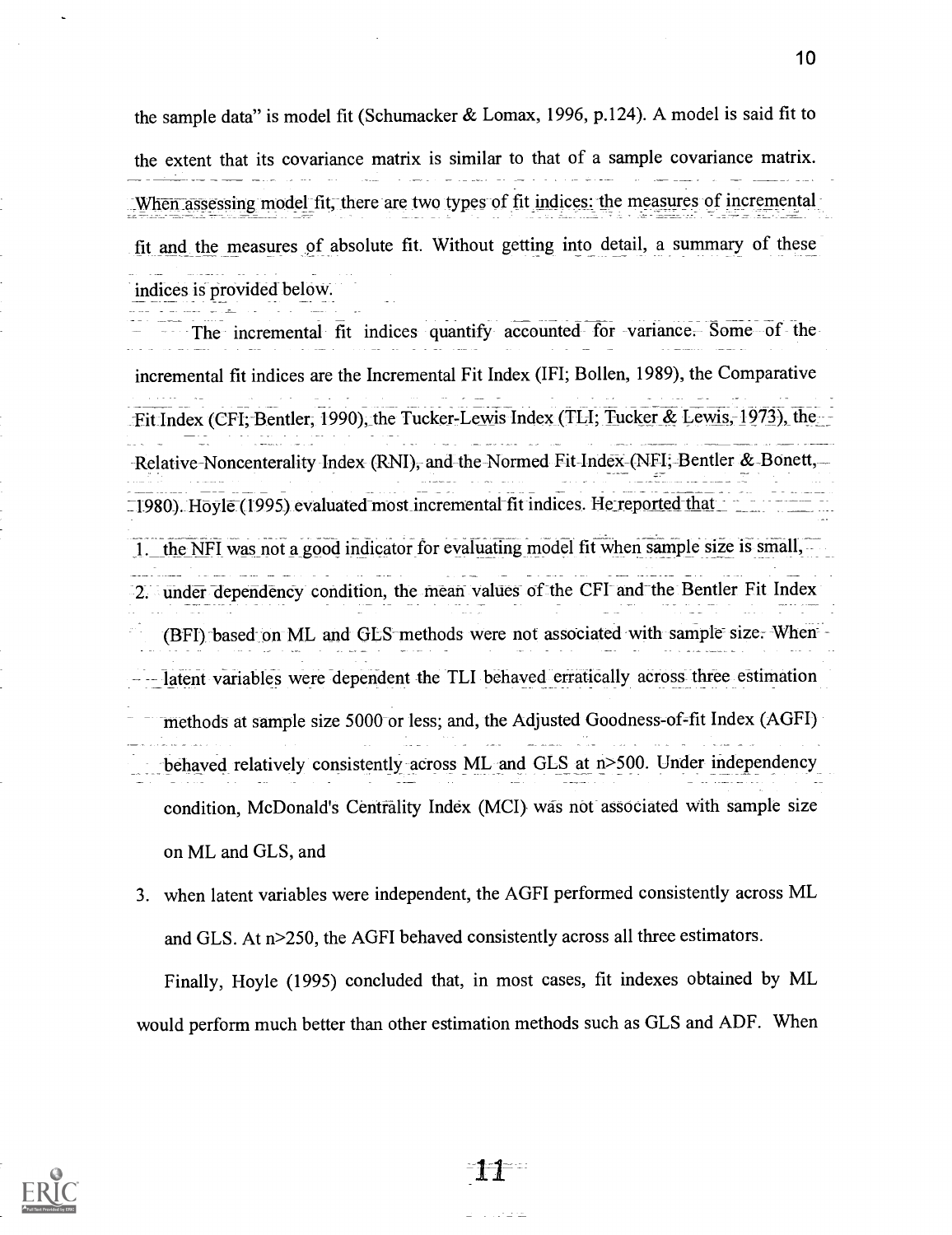there is dependence, n>250, GLS based GFI and ML based BFI, CFI, BL89, and TLI perform relatively adequately.

The second types of fit indices are the absolute fit indices. The absolute fit indices assess the degree to which the hypothesized model covariances match with the observed covariences. Some of the absolute fit indices are  $\chi^2$  Goodness-of-Fit test, the Satorra-Bentler Scale Index, the Goodness-of-Fit Index (GFI; Joreskog and Sorbom (1988), the Adjusted Goodness-of-Fit Index (AGFI), and the Root Mean Square Error Approximation (RMSEA). A  $\chi^2$  value indicates the degree to which observed and estimated matrices differ. A significant  $\chi^2$  would mean that there is a difference between the estimated and observed matrices. A non-significant  $\chi^2$  would indicate that the data fit the model. While an RMSEA  $\leq 0.05$  is a standard cut-off score for model fit, RMSEA  $\leq 0.08$ would still be an acceptable error approximation.  $RMSEA \geq 10$  would suggest not using the model (Bentler & Bonnet, 1992).

Different models can be compared for the same sample group by specifying nested models. "Nested models contain the same parameters but the set of free parameters in one model is a subset of the free parameters in the other. A  $\chi^2$  statistic can be used to determine which model better accounts for the sample data" (Wang, 1998, p. 68).

The last step is model respecification. After the initial investigations, a model can be respecified to improve its fit. There are different measures of assessing whether the modified model improved the previous model. For example, when deciding whether the changes in a model improve or deteriorate model fit, the Wald Test can be used to determine the degree to which fit would deteriorate (or improve), if any selected

12



11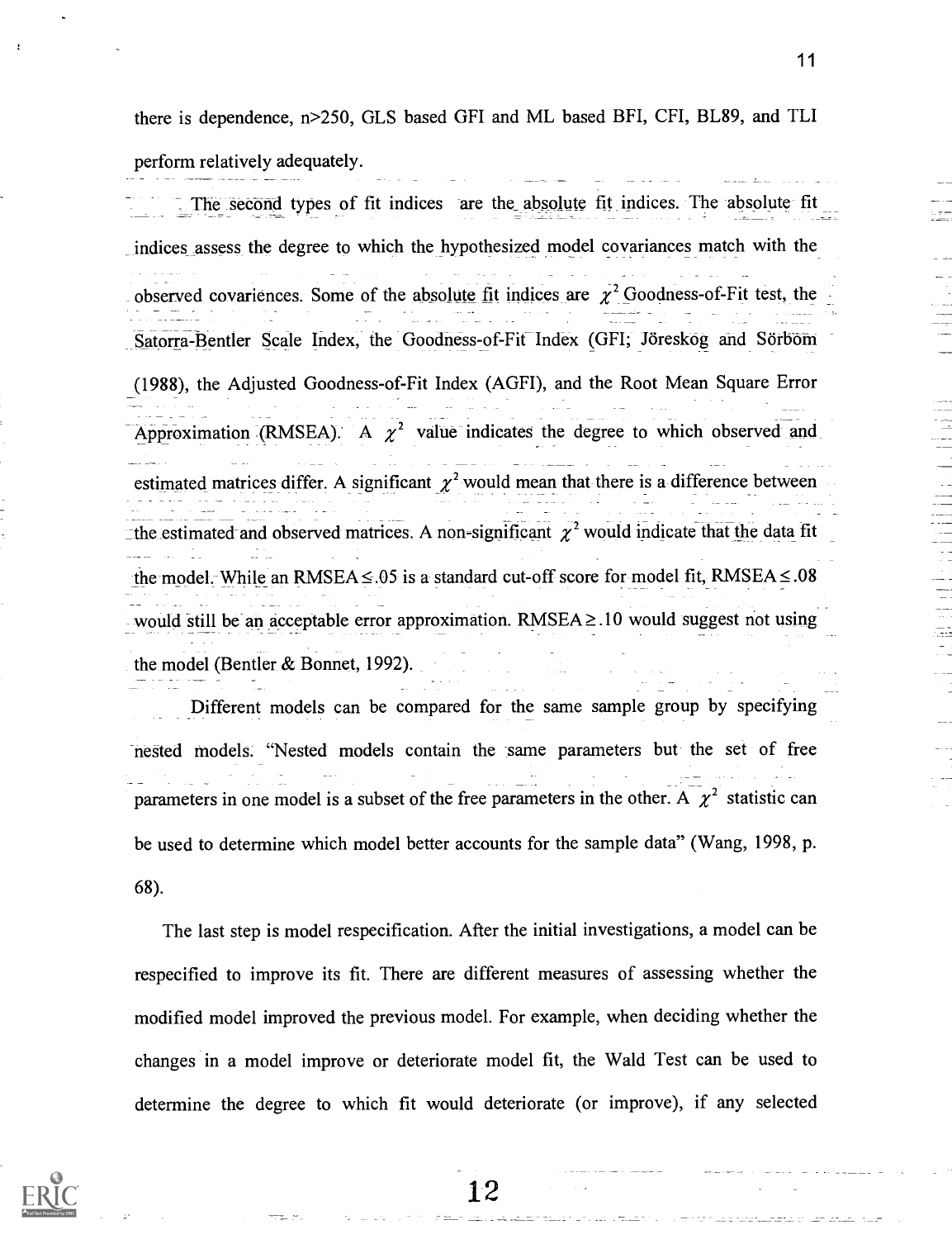parameters are dropped from the model (i.e. converted into fixed parameters with values of zero). Additionally, the Lagrange Multiplier Test can be used to determine the degree to which fit will improve, if additional parameters are\_included in the model (Hoyle, 1995). Other than employing these modification tests, another way to test whether the modified model will improve model fit is cross-validation. Independently drawn samples can be used to check model modification. While an hypothesized initial model- can -beimproved by modifying the existing model, model modifications have to be done with caution because "the model modification processes appear to be sensitive to characteristics of the sample at hand and generalization beyond that-sample-is highly suspect-unless sample size is\_extremely high" (Hoyle, 1995, p. 34). Above-mentioned 5 \_steps are general. They should be considered as guidelines.

Computer applications have made several of these steps easier, thus contributing to the wider use of SEM. Some of the computer software programs that are based on-SEM techniques will be described-briefly to give the reader a sense of what they do. The most commonly used computer programs for structural equation modeling-are AMOS/AMOSDraw (Arbuckle, 1997), Linear Structural Relations (LISREL8; Jöreskog & Sorbom, 1993), PRELIS2 (Joreskog & Sorbom,1993b), Equations (EQS; Bender, 1993), CALIS (SAS Institute), LISCOMP (Muthen), and Mx (Neal), and SEPATH (Steiger). AMOS is developed by James Arbuckle and currently being distributed by SPSS, Inc. Amos implements structural modeling by using the method estimates such as ML, Unweighted Least Squares, Generalized Least Squares, and Scale-Free Least

information ML estimates even if data are missing. Like EQS, Amos can use path

Squares. One of the distinguishing features of Amos is that it can compute full

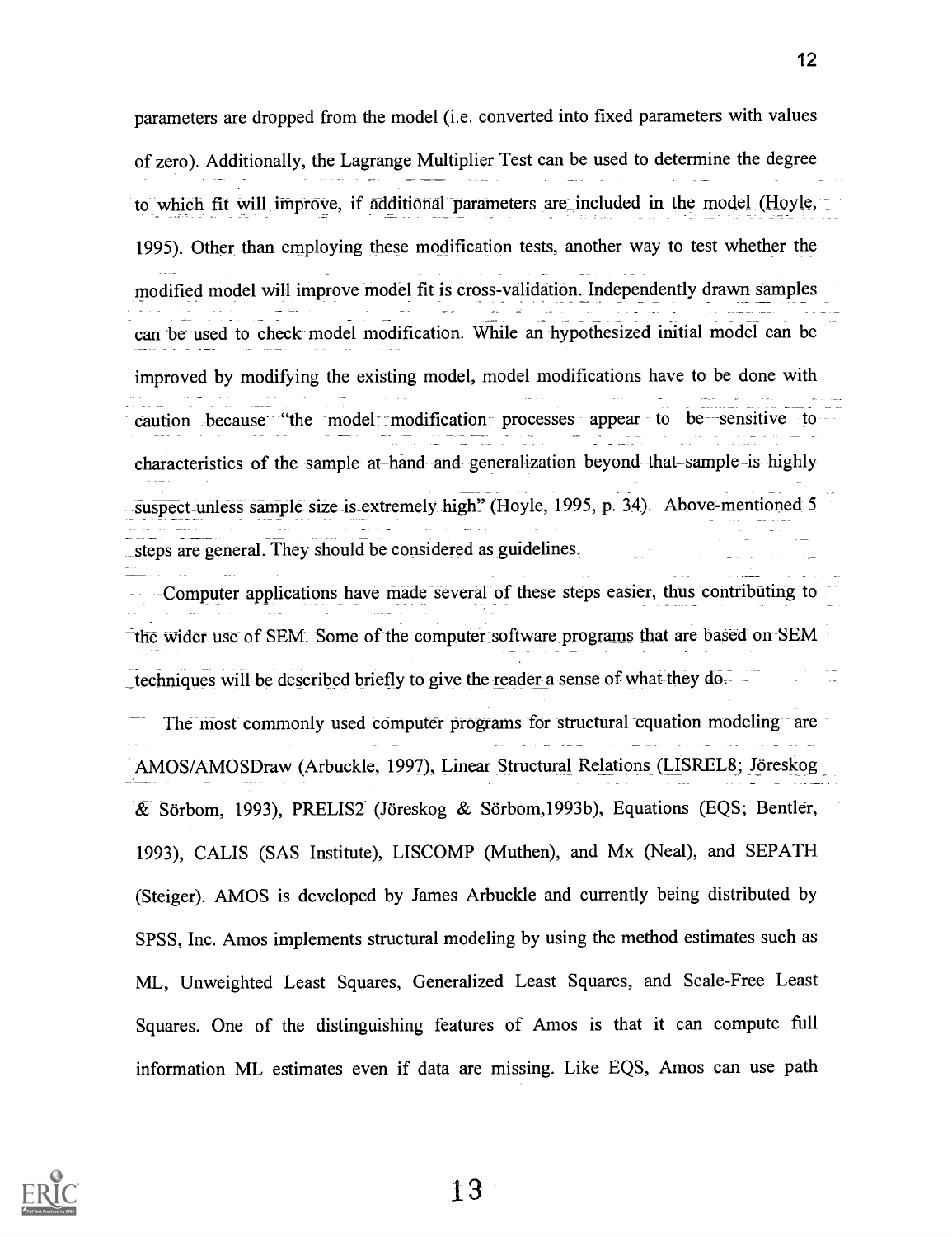diagrams as model specification and displays parameter estimates graphically on a path diagram (Arbuckle, 1997). The EQS, another widely used SEM program, was developed by Peter Bentler and distributed by Multivariate Software, Inc. Tabachnick and Fidell (1996) evaluated the EQS as clear, well-organized, very user friendly. As a unique feature, EQS offers model modification procedures such as the Wald Test and the Lagrange Multiplier Tests. The decision to choose one of these software packages depends on preferences related to data characteristics.

This section provided a brief introduction to SEM techniques, including a short -history of statistical techniques, description of the general steps of the structural equation.  $\overline{\cdot}$  modeling, and commonly used computer software applications. The next section provides an application of SEM techniques on a real data set. One of the most common SEM software packages, the EQS will be employed in this application.

#### An Application of SEM Techniques

The Federal Emergency Management Agency (FEMA) data set- (Harris & Stacks, 1998) was chosen for this application. First, a brief description of the FEMA data set will \_be\_provided. Next, a complete SEM model will be developed and tested through the 5 step model (Bollen & Long, 1993) with the exception of model modification.

The FEMA study investigated the effectiveness of stress debriefings by integrating crisis theory and post-traumatic stress disorder models (Harris and Stacks, 1998). Briefly, crisis theory proposes that in stressful situations, certain balancing factors can help an individual regain his 'equilibrium' (Aguilera, 1994). These factors are the individual's beliefs about the world, available situational supports, and coping mechanisms. Additionally, post-traumatic stress disorder (PTSD) studies typically measure intrusion,

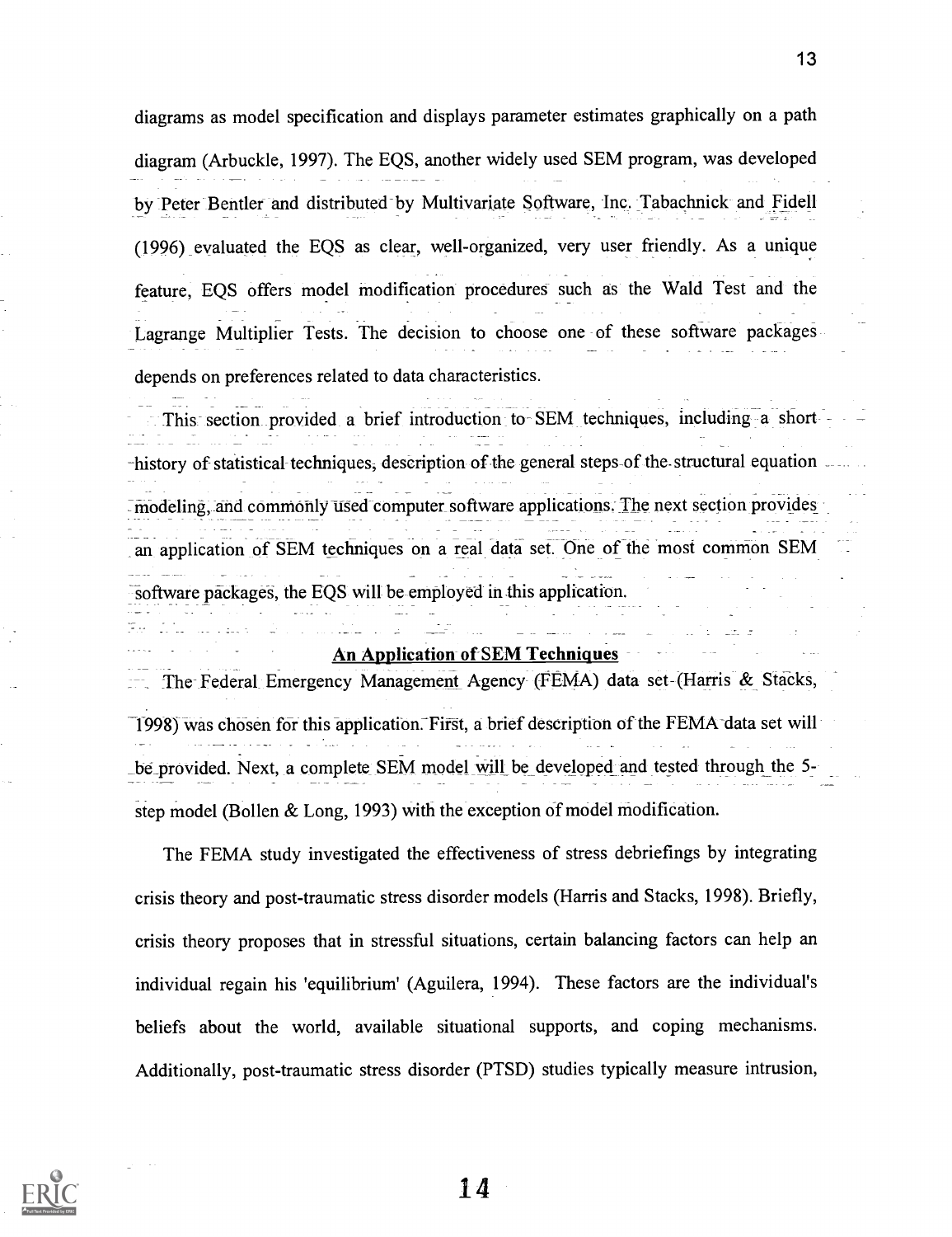avoidance, and arousal as the three effects of exposure to severe trauma (Horowitz, Wilner, & Alvarez, 1979). The FEMA study employed seven standardized instruments to assess the three 'balancing factors' of social support, beliefs, coping, post traumatic stress disorder symptoms of intrusion and avoidance, and the symptoms of anxiety and depression (Harris and Stacks, 1998). The following assessment instruments were used to assess the constructs: the Perceived Social Support Scale (Procidano & Heller, 1983), the World Assumptions Scale (Janof-Bulman, 1989), the Ways of Coping Questionnaire (Folkman & Lazarus, 1988), the Hospital Anxiety Scale (Zygmond and Snaith, 1983), the Impact of Events Scale (Horowitz, 1979), and the Evaluation of Debriefing Scale (Harris & Stacks, 1998).

For the purpose of this application, the FEMA study data file was transferred onto the EQS computer software. Before the analyses, two types of assumptions were tested. These assumptions included multivariate normality and independency. Schumacker and . -Lomax (1996) indicated that "if multivariate-normality-of-the observed variables- can be assumed, then moments beyond the second (i.e. skewness and kurtosis) is safely ignored; but, when normality assumption is violated, parameter estimates are at suspect" (p. 104). Even though Harris and Stacks (1998) reported problems with skewness and kurtosis in this data set, this did not seem to be a problem according to House (1996).

After checking the assumptions of SEM, several measurement models needed to be generated. To develop these measurement and the structural models, theoretical background information provided by the investigators was used. Four measurement models were developed. The first measurement model (Ways of Coping) described the ways of coping by two observed variables, namely problem solving and escape-

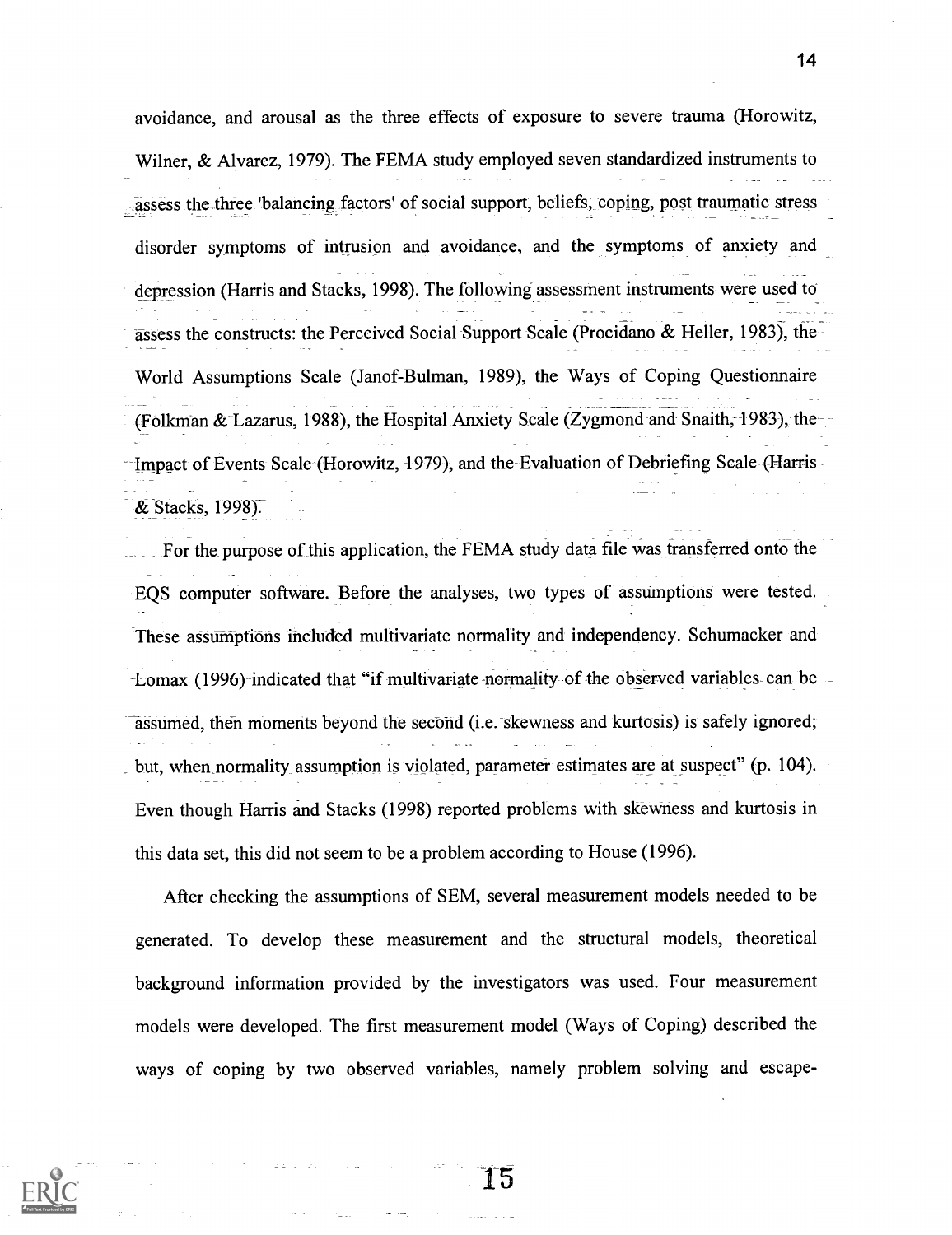avoidance. The original Ways of Coping Questionnaire has eight scales but recent research indicated that problem-solving and escape-avoidance were the most significant scales (Stacks, 1998). The second measurement model (Negative Affectivity) was predicted by three observed variables, depression, world assumptions, and social support. Finally, the third measurement model (PTSD) predicted PTSD from intrusion and avoidance. After the measurement models developed, a structural model was defined. This model assumed that PTSD was a separate construct from general negative affectivity. The model also assumed that anxiety was a manifestation of both PTSD and Negative Affectivity. Anxiety was used-as the only endogenous variable in the structural model. It was hypothesized that world assumptions, social support and depression would be related to Negative Affectivity. Also, Ways of Coping would be a separate factor, which would affect Negative Affectivity. Intrusion and avoidance would be related to PTSD. Finally, both PTSD and Negative Affectivity would have some effect on anxiety. \_Figure 1 shows the initial measurement models and the structural model.



Figure 1. Model specification

**BESTCOPY AVAILABLE** 

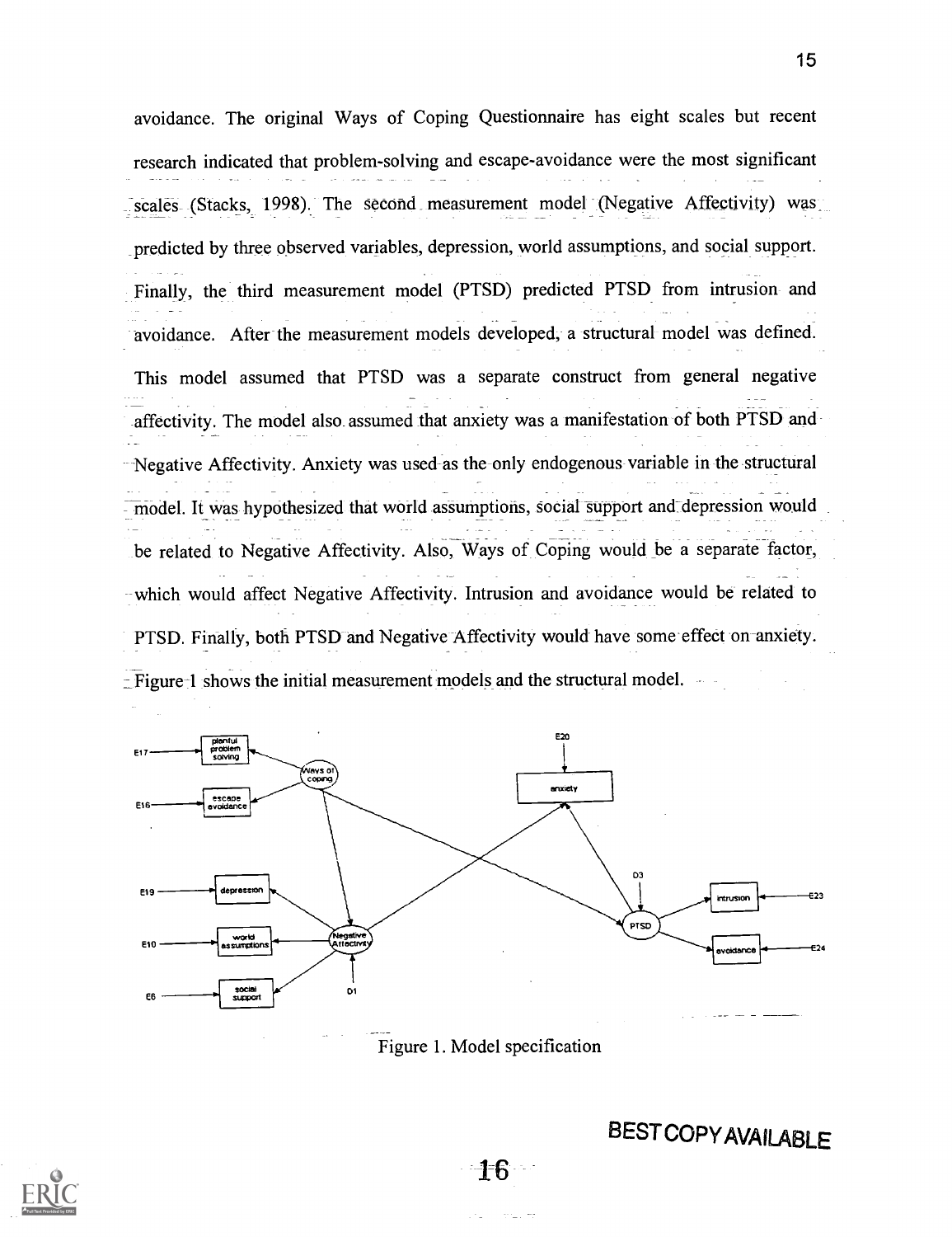In model identification step, all parameters were set unknown and to be estimated. The numbers of independent variables were less than the distinct values in the model. Thus, this model was a "just- identified" model. Figure 2 shows the specified model.



Figure 2. Model identification values

After preliminary data screening and dealing with missing data, the specified model was run- on the EQS. The model included ten dependent variables (eight dependent variables-Planful Problem Solving, Escape-Avoidance, Depression, World Assumptions, Social Support, Anxiety, Intrusion, Avoidance  $-$  and two dependent factors  $-$  Negative Affectivity and PTSD) and eleven independent variables (one independent factor  $-$  Ways of Coping--, two independent disturbances-errors of factors-, and eight independent errors). First, univariate and multivariate statistics such as means, standard deviations, skewness, and kurtosis were computed. Z-scores for kurtosis were significant for escapeavoidance, planful problem solving, and intrusion scales. Significant z-scores for skewness were for scales measuring social support, planful problem solving, anxiety, intrusion, and avoidance. The normalized estimate score for multivariate kurtosis was

BEST COPY AVAILABLE

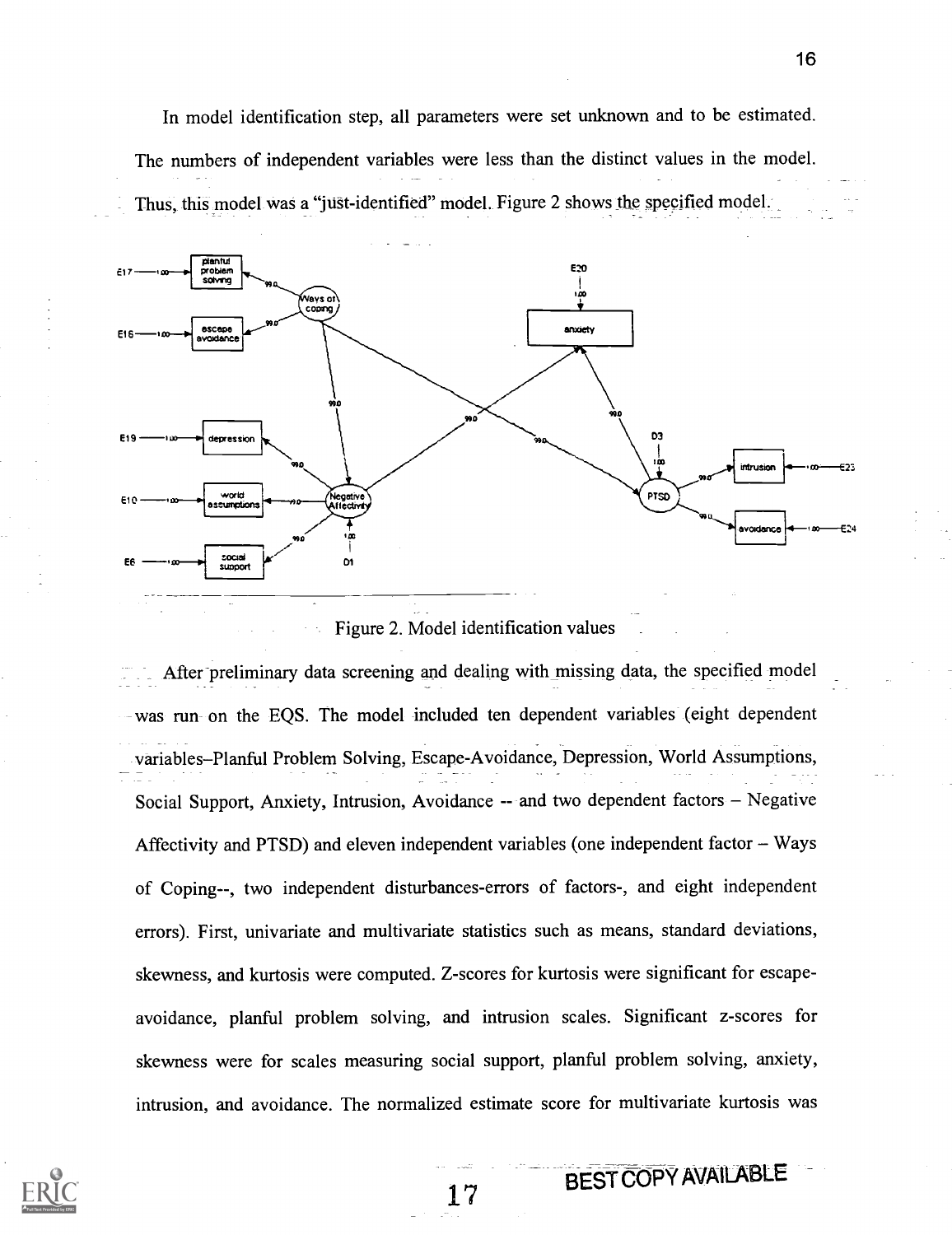28.29, which suggested that the data were not normally distributed. Because of these reasons, the distribution-free fit indices might be more realistic in testing the model fit. Individual cases were investigated to reveal which case(s) contributed to the nonnormalized multivariate kurtosis. Case numbers 90, 124, 196, and 769 were the highest contributions to nonnormalized multivariate kurtosis. The case number 124 was the highest contributor (an estimate of 10755). Such a deviant case might be eliminated from the analyses. The determinant of the input matrix was found to be .4098E+13, which indicated that there was no singularity problem. After these preliminary investigations and modifications, the model was estimated. In model estimation stage, even though preliminary analyses suggest deviations from multivariate normality, ML estimation method was used to predict the model parameters because the sample size was sufficiently large (n=770). With the large samples, the ML estimations are quite robust with the violation of normality (Hoyle, 1995). The EQS program was run; and, correlation coefficients, covariances, residual matrices, unstandardized parameter estimates, and standardized solutions were obtained along with

the model fit indexes. Figure 3 shows unstandardized parameter estimates, where the parameters are regression coefficients: All but two parameter estimates were significant. Planful problem solving and escape-avoidance strategies contributed significantly to ways of coping (-4.01 and .404, respectively). While social support (-3.70) and depression (1.79) contributed significantly to negative affectivity, world assumptions was not a significant contributor. Avoidance was the only factor that was a significant contributor to PTSD (.70). Both negative affectivity (1.79) and PTSD (.09) significantly influenced anxiety. Ways of coping was a significant contributor to both negative

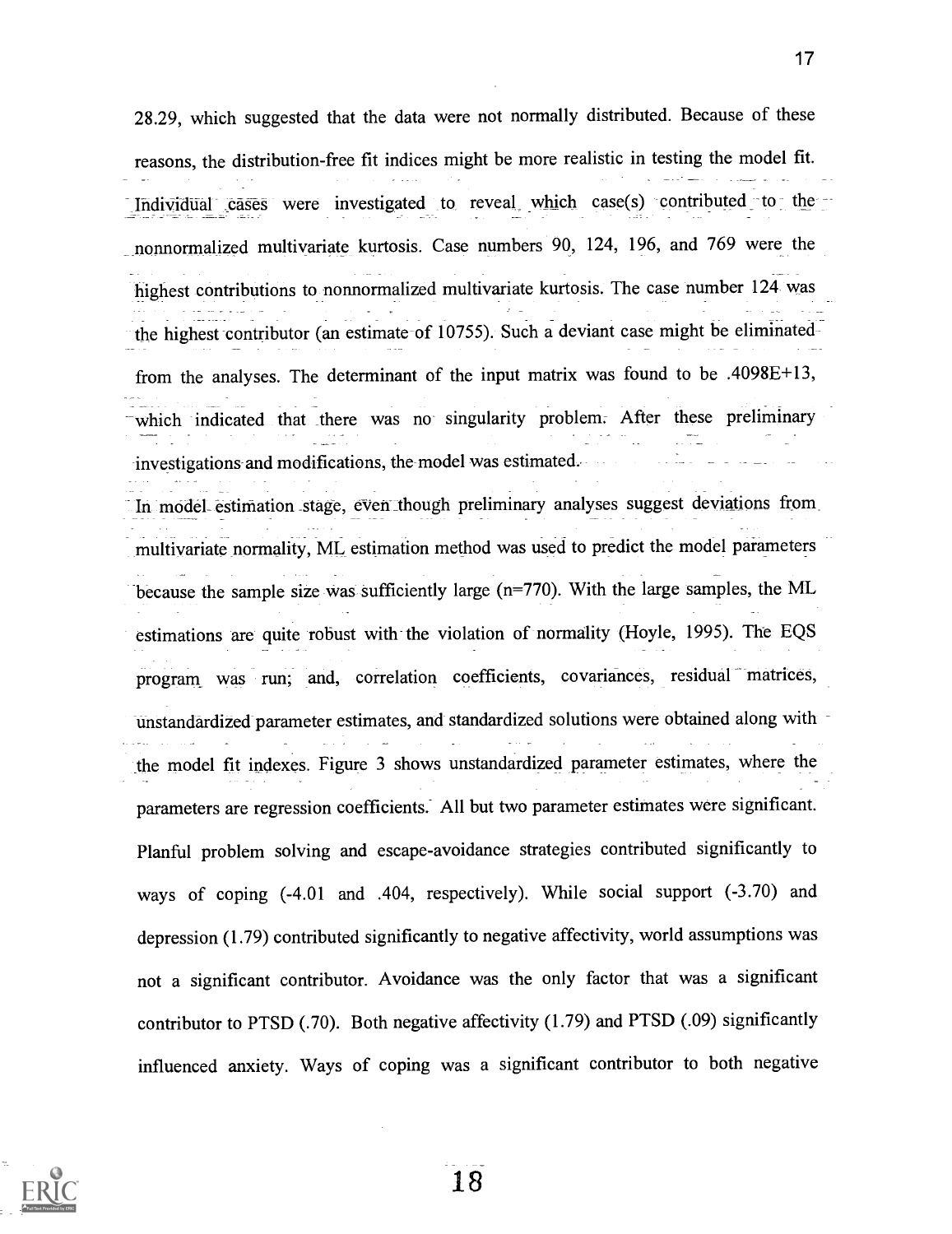

Figure 3. Unstandardized parameter estimates

Figure 4 shows the standardized solutions, where correlation coefficients are reported.



Figure 4. Standardized Solutions



19 BEST COPY AVAILABLE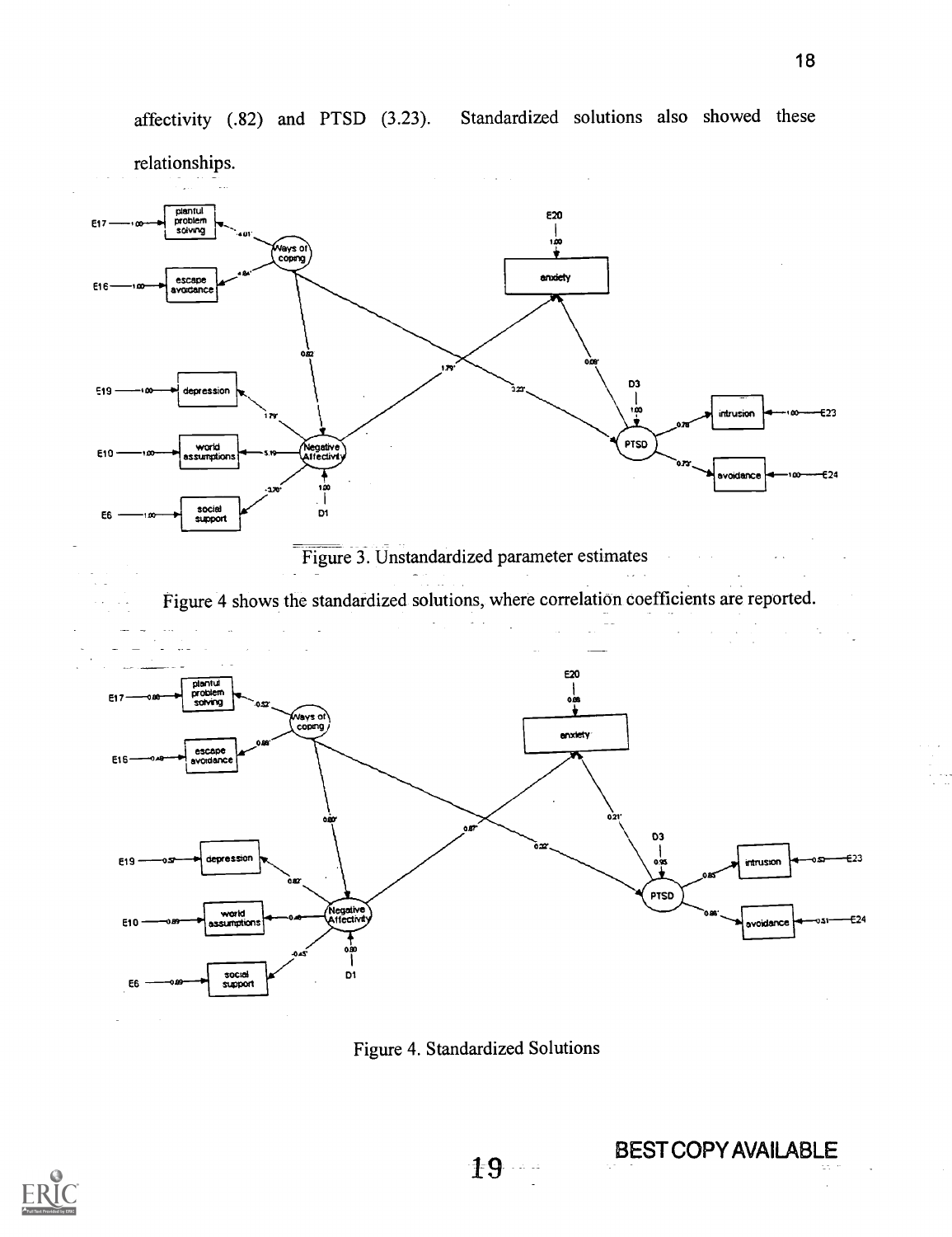Most correlations were significant in the model. After investigating initial parameters and standardized solutions through regression and correlation coefficients, it was necessary to test the overall structural model fit. Therefore, the model was tested by comparing its covariance matrix with the covariance matrix of observed data. Numerous fit indices (i.e.,  $\chi^2$ , GFI, MFI, AGFI) were used to assess the model fit. The independence model was significant ( $\chi^2$  = 1755, p<.001), indicating that variables in the structural model were correlated. Therefore, this model was rejected. Akaike's information criterion (AIC) and Bozdogan's consistent version of statistics (CAIC) were computed for the model (69 and 16, respectively), indicating that the proposed model was much better than the independence model. Bentler (1993) suggests choosing the model that produces the minimum AIC or CAIC. In terms of model goodness-of-fit, the  $\chi^2$  value was found to be significant at .001( $\chi^2$ =98.92). Ideally, this  $\chi^2$  value is desired to be non-significant in order to conclude that the model adequately fits (Pedhazure, 1982). Even though the  $\chi^2$  test yielded a significant value in this case, it is less than the model degrees of freedom, indicating that the model may fit the data. Moreover, researchers advise not making decisions solely on the basis of the  $\chi^2$  goodness-of-fit because of its sensitivity to sample size (Bentler & Bonnet, 1980). Therefore, several incremental fit indices were obtained to further investigate the model fit. All of the fit indexes were greater then the acceptable .90 cut-off criteria (i.e., Bentler-Bonett Normed Fit Index = .94, Bentler-Bonett Nonnormed Fit Index = .91, CFI = .95, IFI = .95, MFI= .95, GFI= .97, and AGFI= .92) (Bentler, 1993). Therefore, the conclusion was that this model fit the data well by statistical criteria (i.e., regression and correlation coefficients) and fit indices.

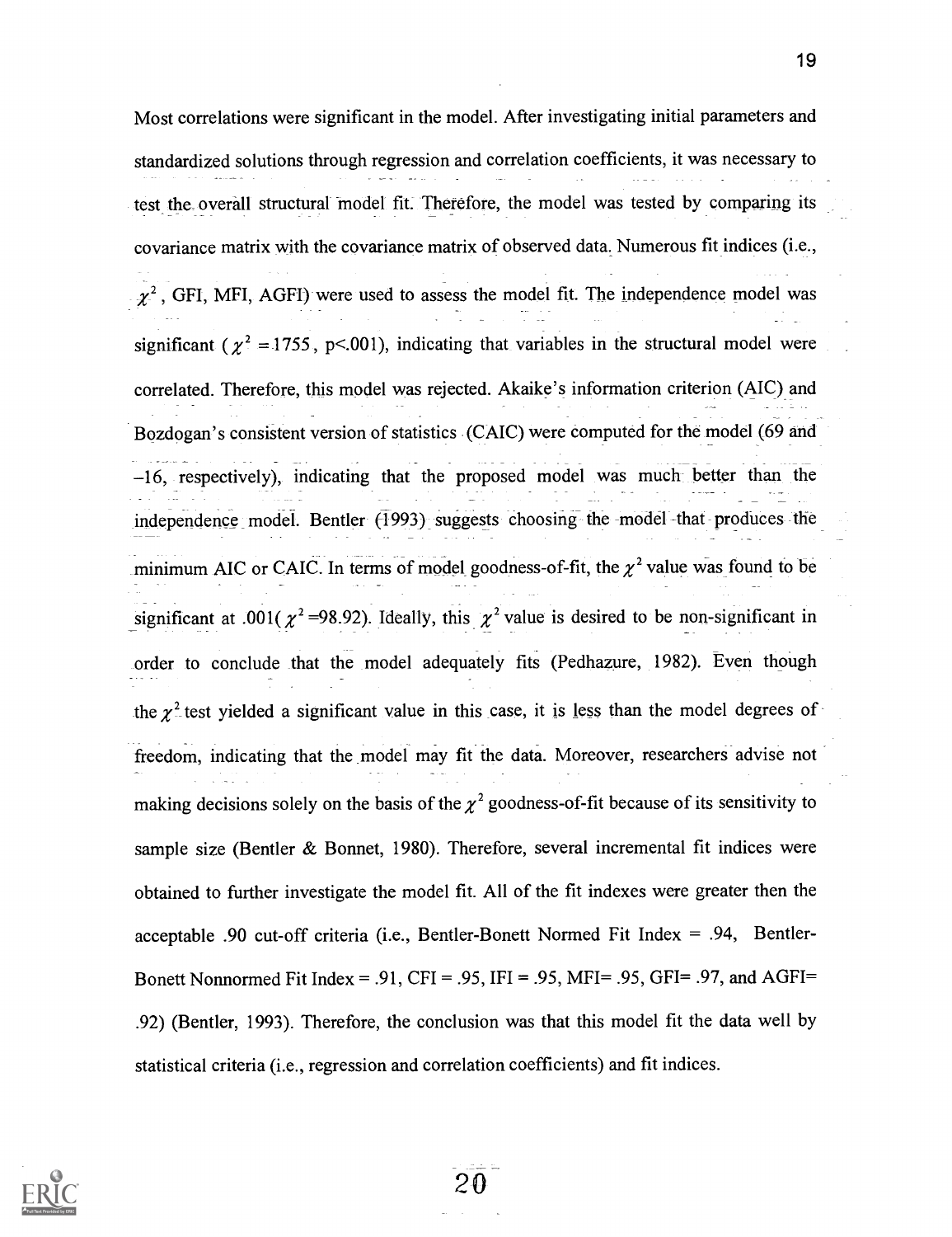Measurement equations, with standard errors and test statistics related to the dependent variable, were computed. The null hypotheses for each given parameter stated that a given parameter was zero in the population. In the model, all test statistics were much higher than  $\pm 1.96$ ; therefore, it is concluded that coefficients were not zero in the population. In the construct equations, the null hypotheses were rejected for each factor.

In sum, this model can be considered in the prediction of anxiety since a coefficient of .88 (.821\*F1+212\*F3) in the standardized solution would be associated with an  $R^2 = 77$ , corresponding 77 % of explained variance in the dependent variable. (anxiety).

#### Summary

An application of SEM techniques was provided in this section. A model was generated and tested for fit. Each step that was discussed in the section of SEM theory was applied to the model with the exception of model respecification.

Using the EQS, relationships were examined for anxiety, a latent variable, and three indicators, ways of coping, negative affectivity, and PTSD. The model employed 770 cases and 21 variables. The ratio of cases to observed variables was about 90:1 and the ratio of cases to parameters was 35:1, which could be considered as excellent ratios (Tanacnick & Fidell, 1996). Even though some problems were encountered in terms of multivariate normality, parameter estimates were predominantly significant and the model fit indexes were sufficient. The model did not need respecification in this example. It could be concluded that this model was useful in predicting the dependent variable (anxiety).

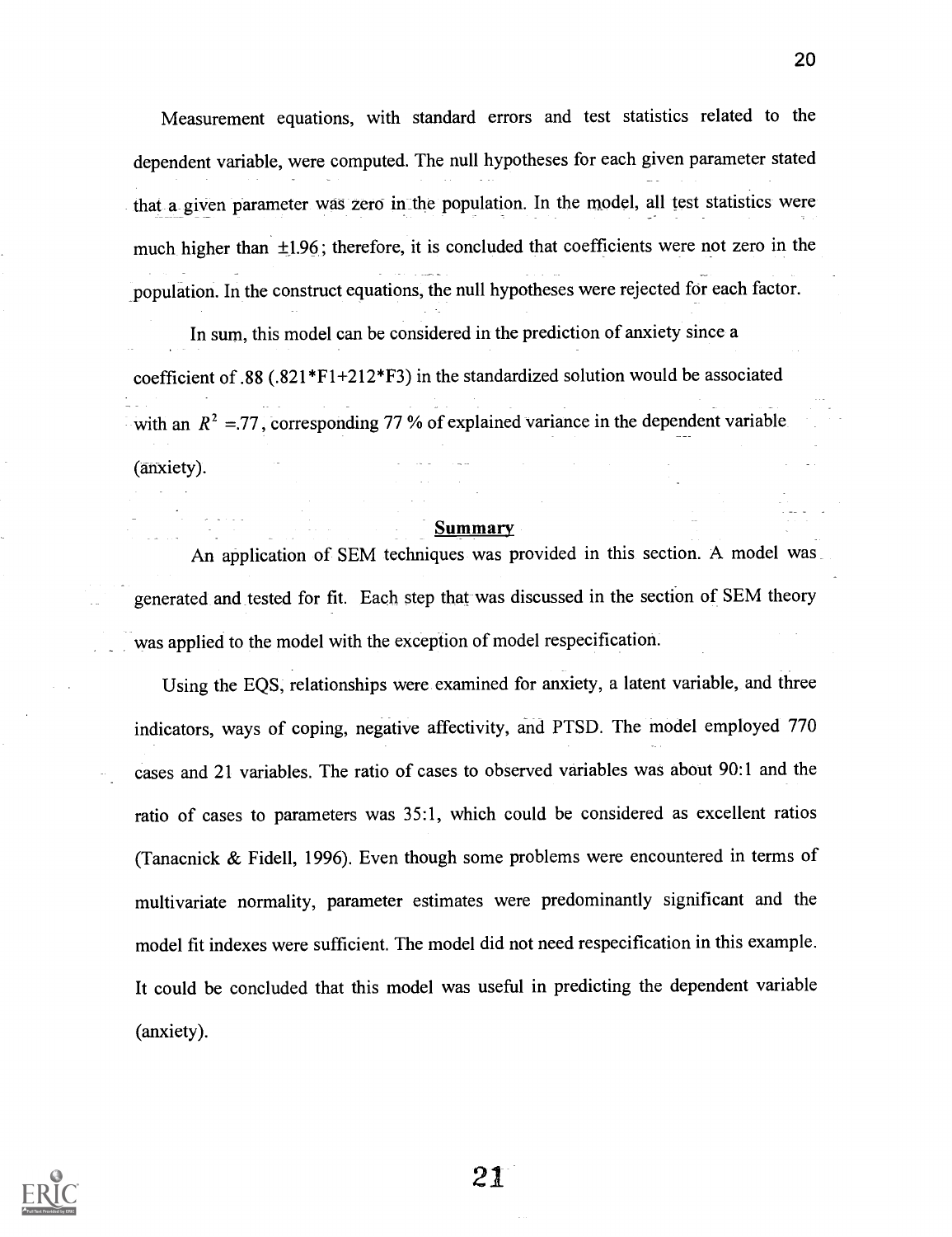Aguilera, D. C. (1994). Crisis Intervention: Theory and Methodology (7th ed.). St.

Louis: Mosby-Year Book, Inc.

Asher, H. (1976). Causal modeling. Quantitative applications in social Sciences. V.3 CA: Sage Publication.

Arbuckle, J. (1997). Amos Users' Guide. Chieago: SmallWaters Corporation.

Bentler, P. M. (1993). EQS program manual. Los Angeles: BMDP Statistical Software.

-Bender, P. M. (1990). Comparative fit indexes in structural models. Psychological Bulletin, 107, 238-246.

Bentler, P. M. &\_Bonett, D. G. (1980). Significance tests and goodness-of-fit in the analysis of covariance structures. Psychological Bulletin, 88, 588-606.

Bollen, K. A. (1989). Structural equations with latent variables. New York: Wiley. Bollen, K. A., & Long, J. S. (Eds.). (1993). Testing structural equation models. Newbury Park, CA: Sage Publications.

CALIS Software, SAS Institute INC.

Cliff, N. (1983). Some cautions concerning the application of causal modeling methods. Multivariate Behavioral Research, 18, 115-126.

Duncan, 0. D. (1975). Introduction to structural equation models. New York: Academic Press.

Folkman, S. & Lazarus, R. S. (1988). Ways of Coping Questionnaire sampler set. CA: Mind Garden.

Hair, J. F. Anderson, R. E. Tatham, R. L. & Black, W. C. (1995). Multivariate analysis (4th Ed.). Englewood Cliffs, NJ: Prentice Hall.

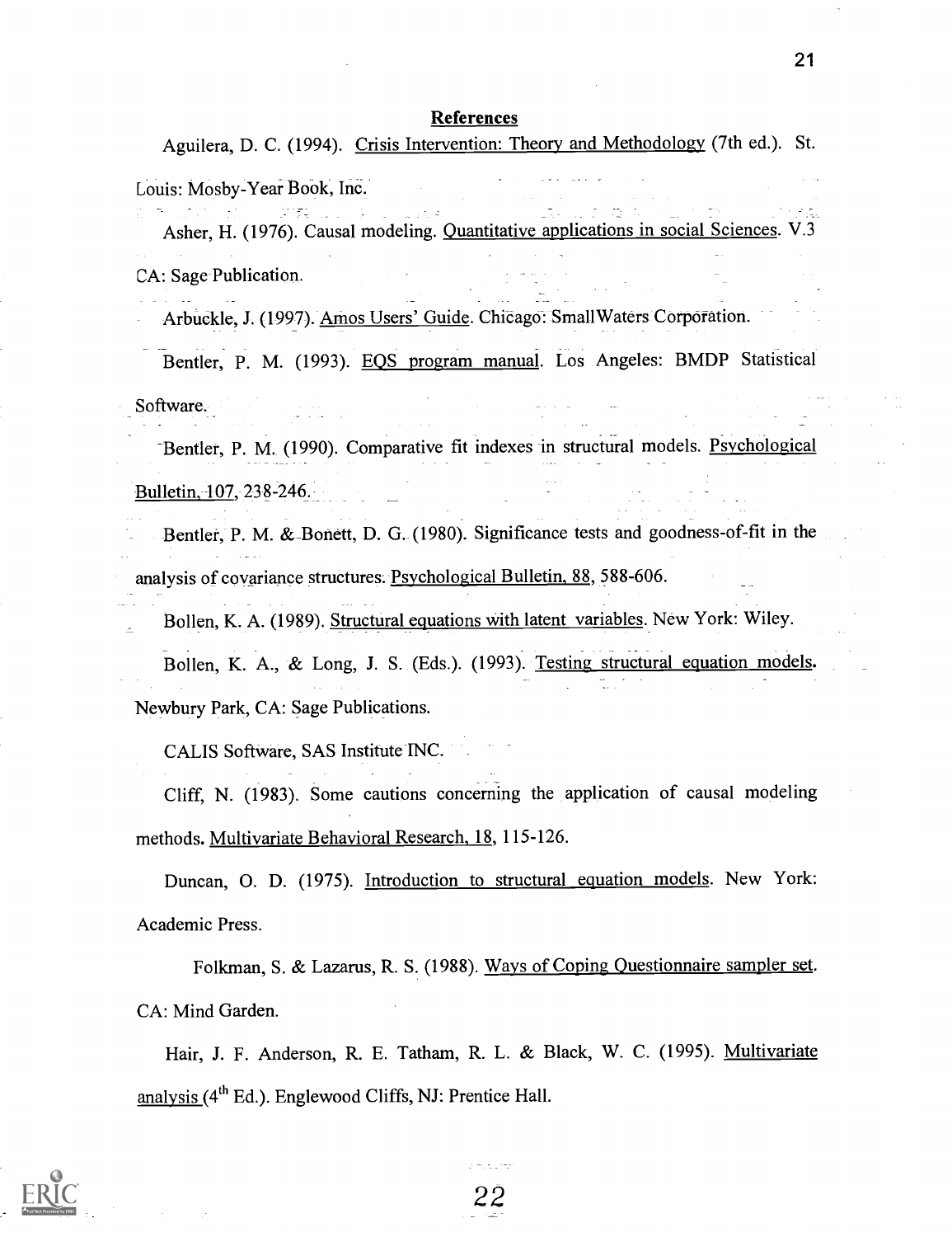Harris, M. C. & Stacks, J. R. (1998). A three year five state study on the relationships between Critical Incident Stress Debriefings, firefighters' disposition, and stress reaction. \_ USFA-FEMA CISM Research Project. Commerce, TX: Texas A&M University-

Commerce, Department of Counseling.

Horowitz, M. J. (1979). Stress response syndromes. New York: Jason Aronson.

Horowitz, M. J., Wilner, N., Kaltreider, N., & Alvarez, W. (1979). Signs-and symptoms of post traumatic stress disorder. Archives of General Psychiatry, 37, 85-92.

House, G. W. (1996). Outcome comparison of linear and dynamical statistical models on the FEMA CISM project. Unpublished paper. TX.

Hoyle, R. H. (1995). Structural equation modeling: Concepts, issues, and applications. Thousand Oaks, CA: Sage Publications.

Janoff-Bulman, R. (1989). The benefits of illusions, the threat of disillusionment, and the limitations of inaccuracy. Journal of Social and Clinical Psychology, 8, 2, 158-175.

Joreskog K. G. (1993). Testing structural equation models. In K. A. Bollen & J. S. Long (Eds.), Testing structural equation models (pp. 294-316). Newbury Park, CA: Sage Publications.

Jöreskog, K. G. & Sörbom, D. (1993a). LISREL8 user's reference guide. Chicago, IL: Scientific Software International, Inc.

Jöreskog, K. G. & Sörbom, D. (1993b). PRELIS2 user's reference guide. Chicago, IL: Scientific Software International, Inc.

Jöreskog, K. G. & Sörbom, D.  $(1988)$ . LISREL 7: A guide to the program and applications. Chicago, IL: SPSS Inc.

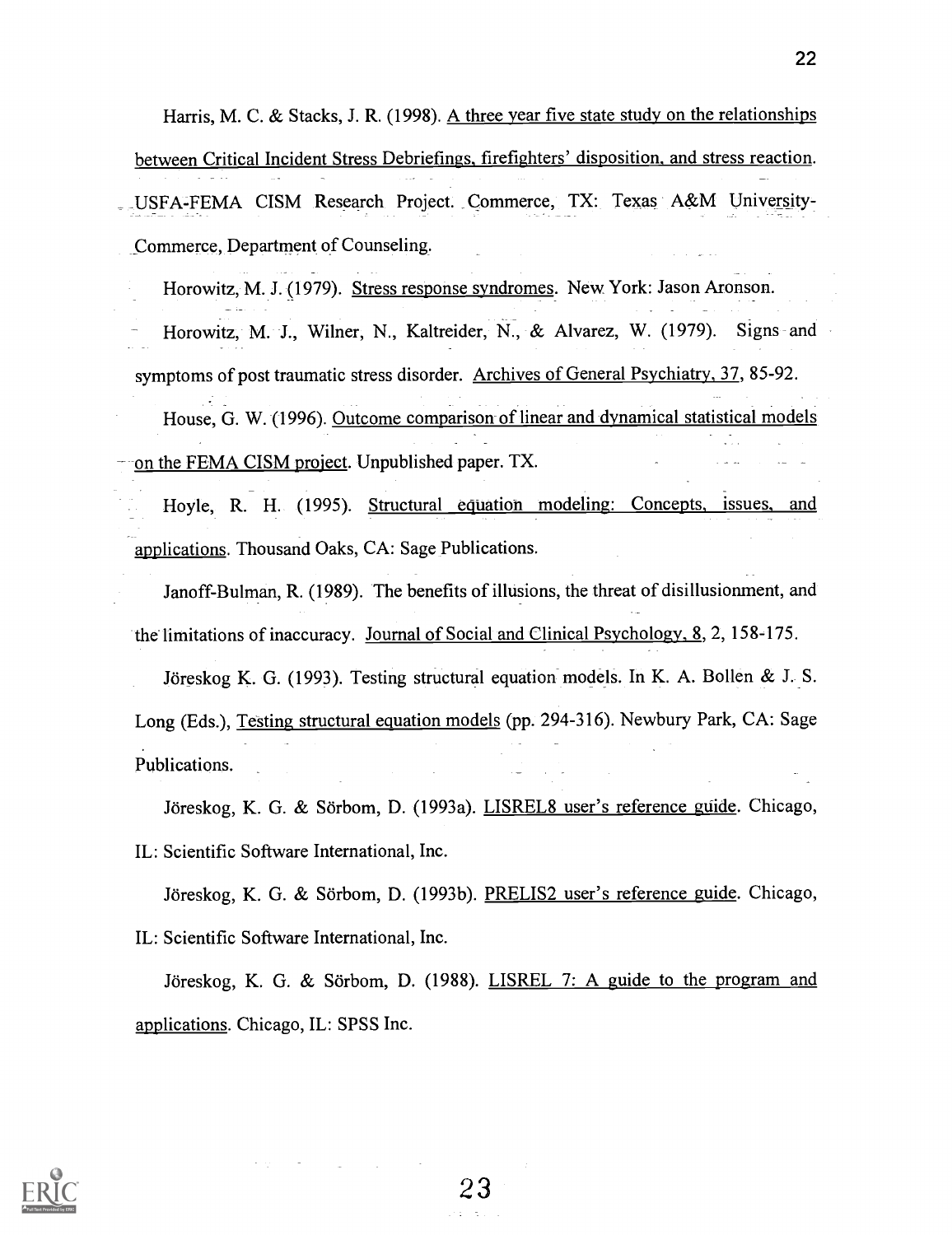Jöreskog, K. G. & Sörbom, D. (1986). LISREL VI user's guide: Analysis of linear structural relationships by maximum likelihood, instrumental variables, and least square methods. Mooresville, IN: Scientific Software, Inc.

King, W. D. (1997). A brief introduction to structural equation modeling. PTSD Research Quarterly, 8, 4, 1-4.

Marcoulides, G. A. & Schumacker, R. E. (Eds.). (1996). Advanced structural equation modeling. Mahwah, NJ: Lawrence Erlbaum Associates.

Maruyama, G. H. (1998). Basics of structural equation modeling. Thousand Oaks, CA: Sage Publications, Inc.

Mueller, R. O. (1997). Structural equation modeling: Back to basics. Structural Equation Modeling, 4, 4, 353-39.

Muthen, B. 0. LISCOMP software. IL: Scientific Software International, Inc. Neal, M. C. Mx software. Richmond, VA.

Pedhazur, E. J. & Schmelkin, L. P. (1992). Measurement, design, and analysis: an

integrated approach. Hillsdale, NJ: Lawrence Erlbaum Associates.

Polhmann, J. T.(1991). Multiple regression in behavioral research: Explanation and prediction (2"d Ed.). New York: Holt, Rinehart & Winston.

Procidano & Heller, (1983). Social Support Scale.

Schumacker, R. E. & Lomax, R. G. (1996). A beginner's guide to structural equation modeling. Mahwah, NJ: Lawrence Erlbaum Associates.

Steiger, J. H. SEPATH software. OK: StatSoft.

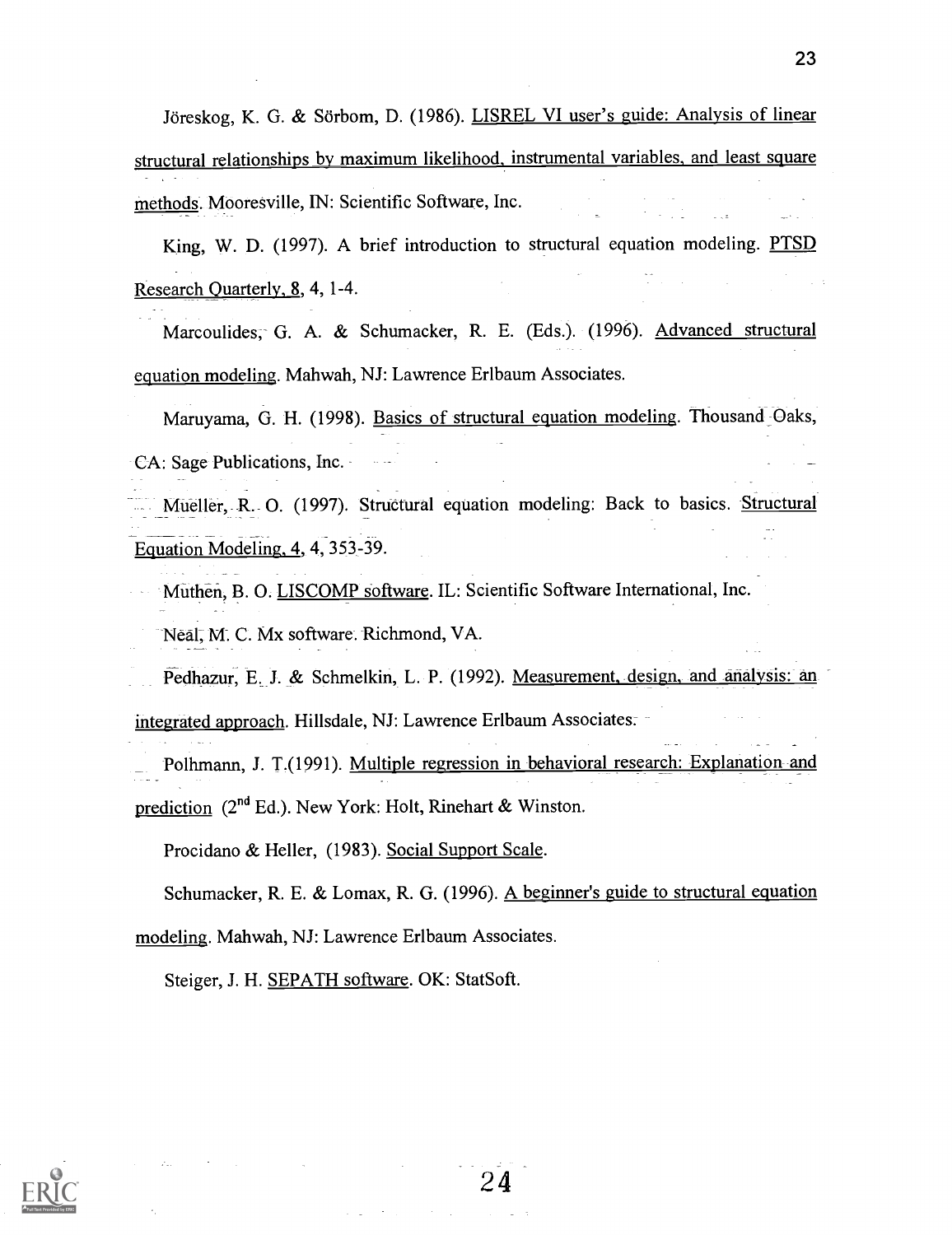Stacks, J. (1998). A test of unreplicated factors for two subscales in the Ways of Coping Questionnaire. Unpublished doctoral dissertation. Texas A&M University-

Commerce, TX.

Tabachnick, B. G. & Fidell, L. S. (1996). Using Multivariate Statistics. Northridge: Harper Collins College Publishers.

Tucker, L. R. & Lewis, C. (1973). The reliability coefficient for maximum likelihood factor analysis. Psychometirica, 38, 1-10.

Wang, E. W. (1998). The use of structural equation modeling techniques to predict violence potential in mentally ill male prisoners. Unpublished doctoral dissertation, Texas -A&M University-Commerce.

Zygmond, A. S. & Snaith, R. P. (1983). Hospital Anxiety and Depression Scale. Acta psychiatrica Scandinavia, 67, 361-370.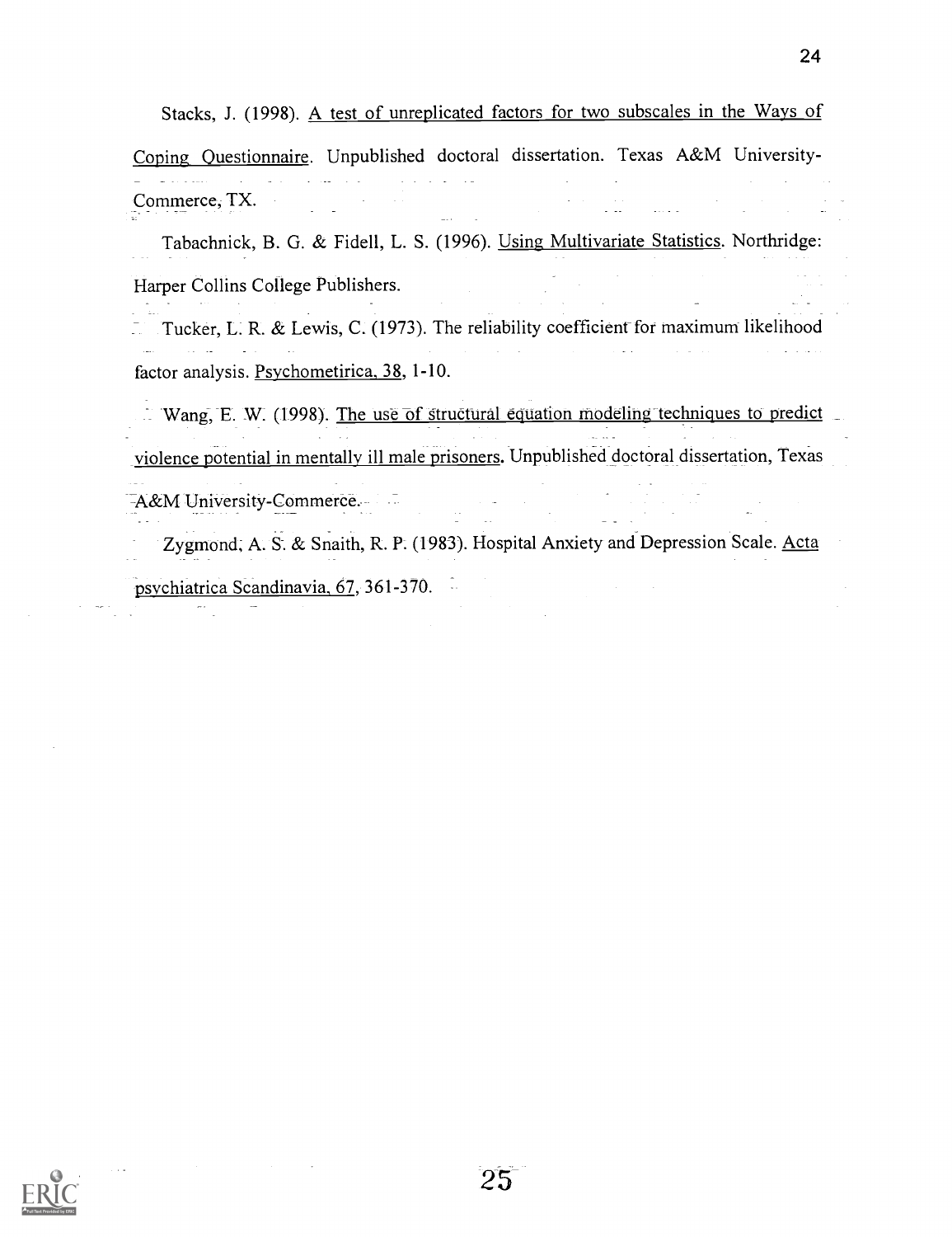**TM03060** 



#### U.S. Department of Education

Office of Educational Research and Improvement (OEM) National Library of Education (NLE) Educational Resources Information Center (ERIC)



# REPRODUCTION RELEASE

(Specific Document)

#### I. DOCUMENT IDENTIFICATION:

| Title:                        | A BRIEF INTRODUCTION TO STRUCTURAL EQUATION MODELING<br>TECHNIQUES: THEORY AND APPLICATION |                          |
|-------------------------------|--------------------------------------------------------------------------------------------|--------------------------|
| MUSTAFA BALOGLU<br>Author(s): | $\sim$ $\sim$                                                                              |                          |
|                               | Corporate Source: TEXMS A &M UNIVERSITY-COMMERCE                                           | <b>Publication Date:</b> |
|                               | $\sim$ $\sim$                                                                              |                          |

### II. REPRODUCTION RELEASE:

In order to disseminate as widely as possible timely and significant materials of interest to the educational community, documents announced in the monthly abstract journal of the ERIC system, Resources in Education (RIE), are usually made available to users in microfiche, reproduced paper copy, and electronic media, and sold through the ERIC Document Reproduction Service (EDRS). Credit is given to the source of each document, and, if reproduction release is granted, one of the following notices is affixed to the document

lf permission is granted to reproduce and disseminate the identified document, please CHECK ONE of the-following three options and sign at the bottom of the page.



as indicated above. Reproduction from the ERIC microfiche or electronic media by persons other than ERIC employees and its system contractors requires permission from the copyright holder. Exception a made for non-profit reproduction by libraries and other service agencies to satisfy information needs of educators in response to discrete Inquiries.

| Sign<br>$here, \rightarrow \subset$ | Signature:<br>TU SPL                                          | Printed Name/Position/Title:<br>MUSTAFA BALOGLU, M.S. |  |  |  |
|-------------------------------------|---------------------------------------------------------------|-------------------------------------------------------|--|--|--|
|                                     | Organization/Address:<br>please Texas AQU University-Commerce | 'Tolophone(903)8865587 F4203)8865510                  |  |  |  |
|                                     | Department of Psychology Commerce, TX                         | 75429 mbaloguas Habstmail com<br>15   1900            |  |  |  |
|                                     |                                                               |                                                       |  |  |  |